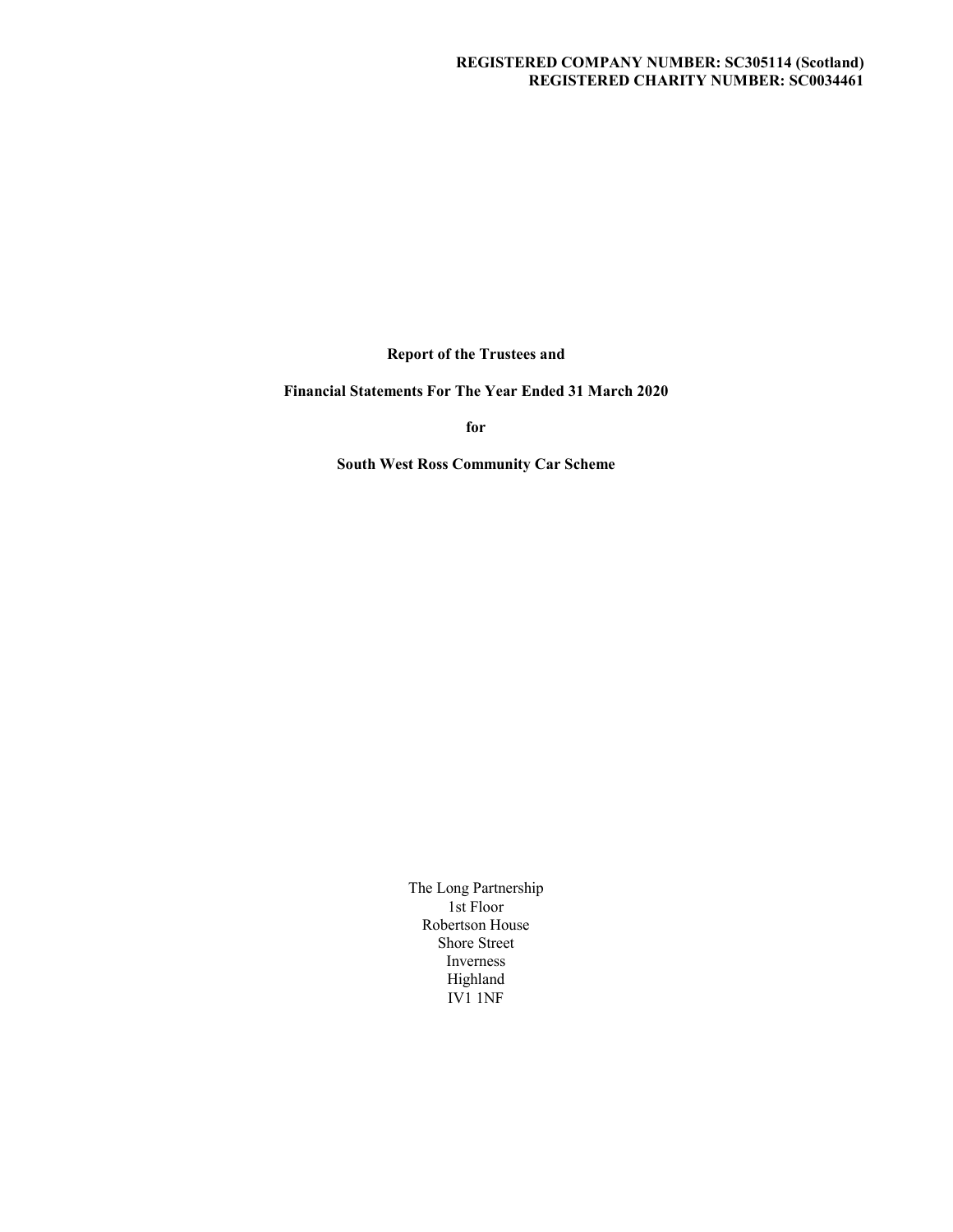# Contents of the Financial Statements For The Year Ended 31 March 2020

| <b>South West Ross Community Car Scheme</b>                                     |               |
|---------------------------------------------------------------------------------|---------------|
| <b>Contents of the Financial Statements</b><br>For The Year Ended 31 March 2020 |               |
|                                                                                 | Page          |
| <b>Report of the Trustees</b>                                                   | $1$ to $4$    |
| <b>Independent Examiner's Report</b>                                            | $\mathfrak s$ |
| <b>Statement of Financial Activities</b>                                        | 6             |
| <b>Balance Sheet</b>                                                            | $7$ to $8$    |
|                                                                                 | 9 to 14       |
| <b>Notes to the Financial Statements</b>                                        |               |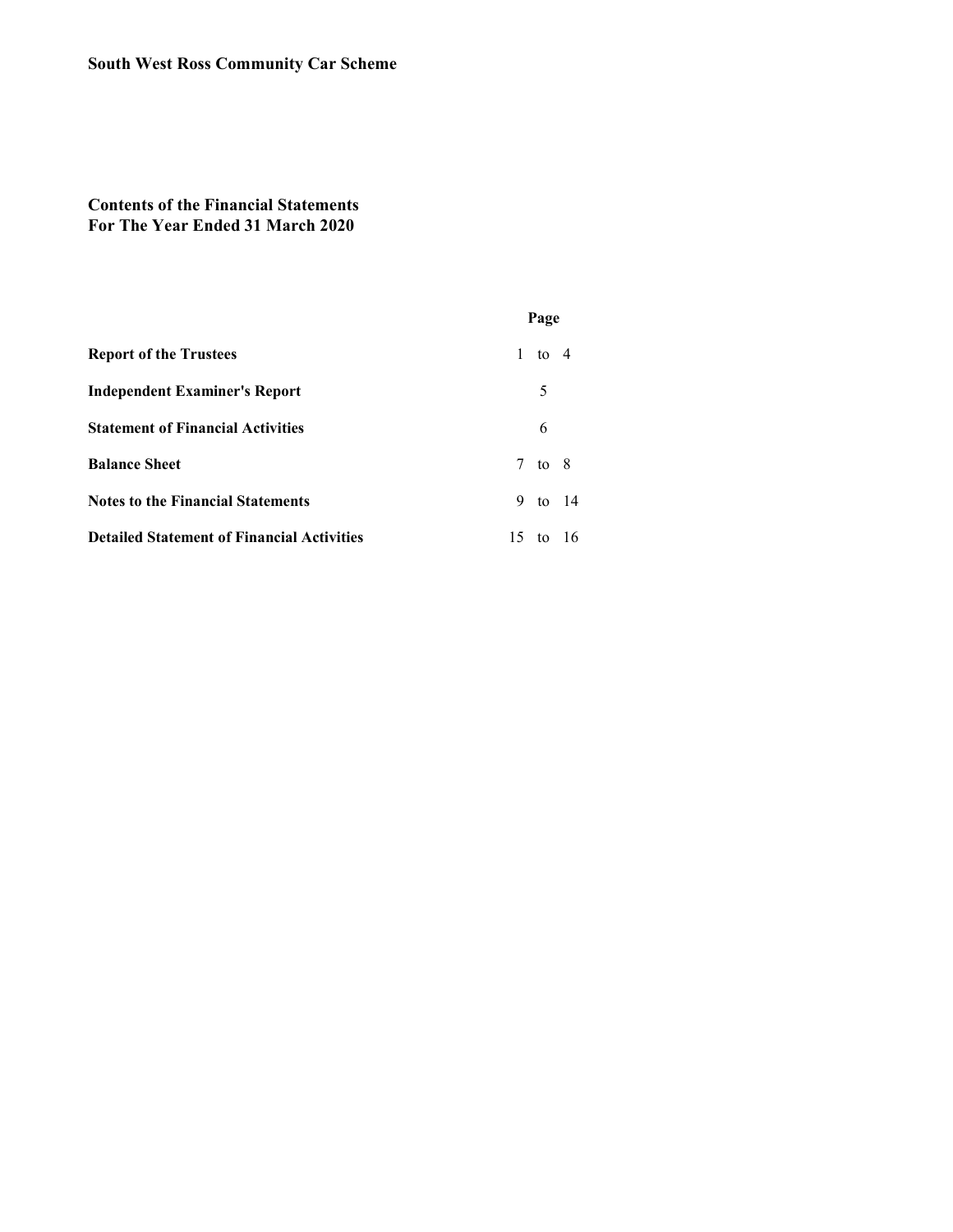# Report of the Trustees For The Year Ended 31 March 2020

**South West Ross Community Car Scheme**<br> **Report of the Trustees**<br> **For The Year Ended 31 March 2020**<br>
The trustees who are also directors of the charity for the purposes of the Companies Act 2006, present their report with **South West Ross Community Car Scheme**<br>**Report of the Trustees**<br>**For The Vear Ended 31 March 2020**<br>The trustees who are also directors of the charity for the purposes of the Companies Act 2006, present their report with th **South West Ross Community Car Scheme**<br> **Report of the Trustees**<br> **For The Year Ended 31 March 2020**<br>
The trustees who are also directors of the charity for the purposes of the Companies Act 2006, present their report with **South West Ross Community Car Scheme**<br> **Report of the Trustees**<br> **For The Year Ended 31 March 2020**<br>
The trustees who are also directors of the charity for the purposes of the Companies Act 2006, present their report with January 2019). **South West Ross Community Car Scheme**<br> **Report of the Trustees**<br> **For The Year Ended 31 March 2020**<br> **For The Vear Ended 31 March 2020**<br> **For trustes** who are also directors of the charity for the year ended 31 March 2020 **South West Ross Community Car Scheme**<br>**Report of the Trustees**<br>**For The Year Ended 31 March 2020**<br>**The trustees** who are also directors of the charity for the purposes of the Companies Act 2006, present their report with South West Ross Community Car Scheme<br>
Report of the Trustees<br>
For The Vear Ended 31 March 2020<br>
The trustees who are also directors of the charity for the purposes of the Companies Act 2006, present their report with the<br> **South West Ross Community Car Scheme**<br> **Report of the Trustees**<br> **For The Year Ended 31 March 2020**<br>
The trustees who are also directors of the charity for the purposes of the Companies Act 2006, present their report with **South West Ross Community Car Scheme**<br> **Report of the Trustees**<br> **For The Vear Ended 31 March 2020**<br>
The trustees who are also directors of the charity for the purposes of the Companies Act 2006, present their report with The trustees who are also directors of the charity for the parposes of the Companies Act 2006, present their report with the finamcial statements of the charity for the year ended 31 March 2020. The traskees have adopted t The tractes who are us to due to the charty for the perposes of the Compannes Act 2006, present then treput with the charty for the year ended 31 Much 2020. The tractes have adopted the pravisions of Accounting and Reporti

# OBJECTIVES AND ACTIVITIES

### Charitable Purposes

because of a lack of availability of adequate and safe public passenger services.

major "in kind" contribution to the charity.

### ACHIEVEMENT AND PERFORMANCE

Charitable Activities

Voluntary Transport

Imancul statements of the charge tor the year entded 31 Much. 2020. The tractees three ustopical provisions of<br>Accounting and Reporting by Charities: Statement of Recommended Prucitic applicable to charities preparing thei within the community. Junuary 2019).<br> **OharicTUVENG AND ACTIVITIES**<br> **Oharitable Purposes**<br> **Charitable Purposes**<br> **Charitable Purposes**<br> **Charitable Purposes**<br> **Charitable Purposes**<br> **Charitable Purposes**<br> **Charitable Purposes**<br> **Charitable Pu** 

month and an increase of 5% over the previous year.

**Charitale Parposes**<br>
Cherical Fire cheric yis to provide a community transport service for such of the inhabitants of South West Ross and its<br>
meighbourhood who are in reed of such a service, because of a gate, sickines The object of the charge is in provide a community transport service, for such of the malabulants of Soular West Reves and the conjugity (metal or physical), or poverty, or because of a lack of availability of adequate and to the health of our community.<br>
secures of a lack of availability of adequate and safe public passenger services.<br>
The bedrock of the scheme is the local, volumeer telephonists (11) and drivers (27) who support the isola support the wellbeing of the community.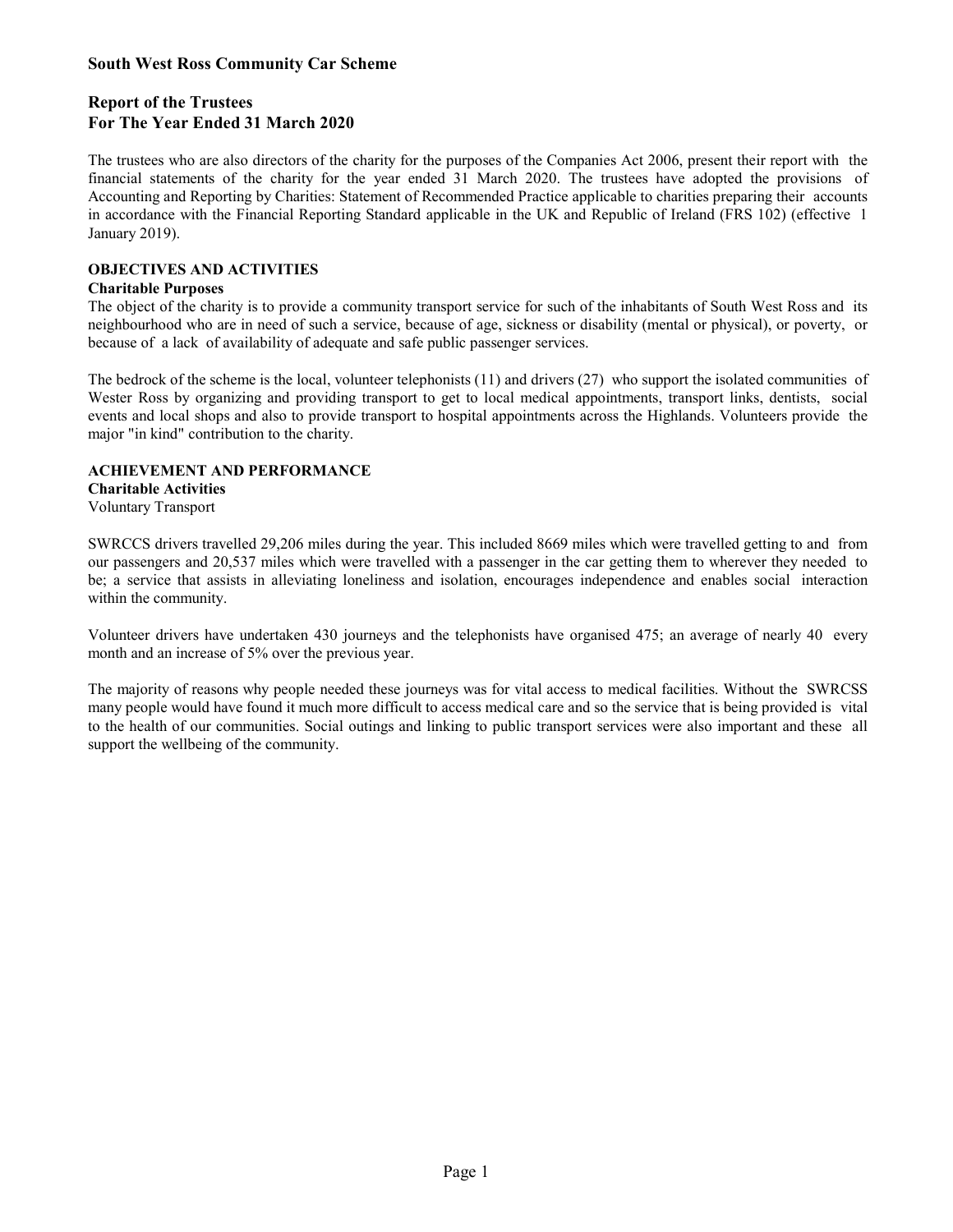# Report of the Trustees For The Year Ended 31 March 2020

# ACHIEVEMENT AND PERFORMANCE

#### Linking with Other Organisations

**South West Ross Community Car Scheme**<br> **Report of the Trustees**<br> **For The Year Ended 31 March 2020**<br> **ACHIEVEMENT AND PERFORMANCE**<br>
Linking with Other Organisations<br>
The SWRCCS has worked with other organisations and the South West Ross Community Car Scheme<br>
Report of the Trustees<br>
For The Vear Ended 31 March 2020<br>
ACHIEVEMENT AND PERFORMANCE<br>
Linking with Other Organisations<br>
The SWRCCS has worked with other organisations and the good rel South West Ross Community Car Scheme<br>
Report of the Trustees<br>
For The Year Ended 31 March 2020<br>
ACHIEVEMENT AND PERFORMANCE<br>
Linking with Other Organisations<br>
The SWRCCS has worked with other organisations and the good rel **South West Ross Community Car Scheme**<br> **Report of the Trustees**<br> **For The Year Ended 31 March 2020**<br> **ACHIEVEMENT AND PERFORMANCE**<br>
Linking with Other Organisations.<br>
The SWRCCS has worked with other organisations and the South West Ross Community Car Scheme<br>
Report of the Trustees<br>
For The Year Ended 31 March 2020<br>
ACHIEVEMENT AND PERFORMANCE<br>
Linking with Other Organisations<br>
The SWRCCS has worked with other organisations and the good rel responsive to meet the needs of the South West Ross communities

#### COVID - 19

**South West Ross Community Car Scheme**<br>**Report of the Trustees**<br>For The Year Ended 31 March 2020<br>
Linking with other Organisations<br>
The SWRCCS has worked with other organisations and the good relationships that have been b South West Ross Community Car Scheme<br>
Report of the Trustees<br>
For The Vear Ended 31 March 2020<br>
ACHIEVEMENT AND PERFORMANCE.<br>
Linking with other Organisations<br>
The SWRCCS has worked with other argumisations and the good re **South West Ross Community Car Scheme**<br> **Report of the Trustees**<br> **Roof The Vear Ended 31 March 2020**<br> **ACHIEVEMENT AND PERFORMANCE**<br>
Linking with Other Organisations<br>
enabled the charity to respond much quicker and more e **South West Ross Community Car Scheme**<br> **Report of the Trustees**<br> **For The Vear Ended 31 March 2020**<br> **ACHIEVEMENT AND PERFORMANCE**<br> **Linking** with Other Organisations<br>
The SWRCCS has worked with other organisations and th **Solution Constrained Solution** Carrieres and the spot challenges that have been built with our partners has a<br>**ACHEVENENT AND PERRORMANCE**<br>The SWRCCS has worked with other organisations and the good relationships that hav able to adapt quickly and safely. ACHIEVEMENT AND PERFORMANCE<br>
Linking with Other Organisations and the good relationships that have been built with our partners has<br>
readed the charity to respond much quicker and more effectively to the Covid 19 pandemic. ACIIIN/KMI-NT AND PERICONDED TO THE CONSIDENT AND THE SIMULATION OF THE SWECTS has vorted with other organisations and the good relationships that have been built with our partners has shownling with Docal community counci 1.mking with Other Organisations<br>The SWRCCS has voreked with other organisations and the good relationships that have been built with our partners has<br>cleaned the charity to respond much quicker and more effectively to the Centre and other local organisations. Membership has been developed to include these groups so that they are informed<br>dood the work we do and can feed into the organisation. The strong relationships mean that the scheme ca ubout the work we do und can freed mis the organisation. The shares communities<br>about the work we do und can be responsive to methal the state of the Covid-19 pandemic required that the SWRCCS had to address new needs and COVID - 19<br>The onslayed of the Covid-19 pandemic required that the SWRCCS had to addess new needs and challenges and the<br>The onslayed delivering prescriptions, supporting communities accessing services and, exceptionally, The omslaught of the Covid-19 pandemic required that the SWRCCS had to address new needs and challenges and the drivers started delivering rememberions, supporting communities accessing services and, exceptionally, still t

#### Strategy

services to those who need it. The matual work. The mempetives to change protocols and set good practice in the delivery of our services has provided<br>thallenges and additional burdens on the organization; but with the commitment of our volunteers, the S Strutegy<br>The Board is developing a strategy to include what a post Covid 19 world may look like. There is no doubt that the future<br>will bring many challenges and changes however the Board feels that the organisation has sh

#### FINANCIAL REVIEW

#### Financial Performance

detailed financial information is shown in the financial statements.

that was not paid during the interregnum when a new Coordinator was appointed.

### Reserves policy

reviewed regularly by the trustees in the light of any changing circumstances.

Authorisation Policy and the Expenses policy was undertaken prior to their approval by the Board in June 2020.

#### Donated facilities and services

The trustees and volunteers donate their time in order to achieve the primary objective of the trust.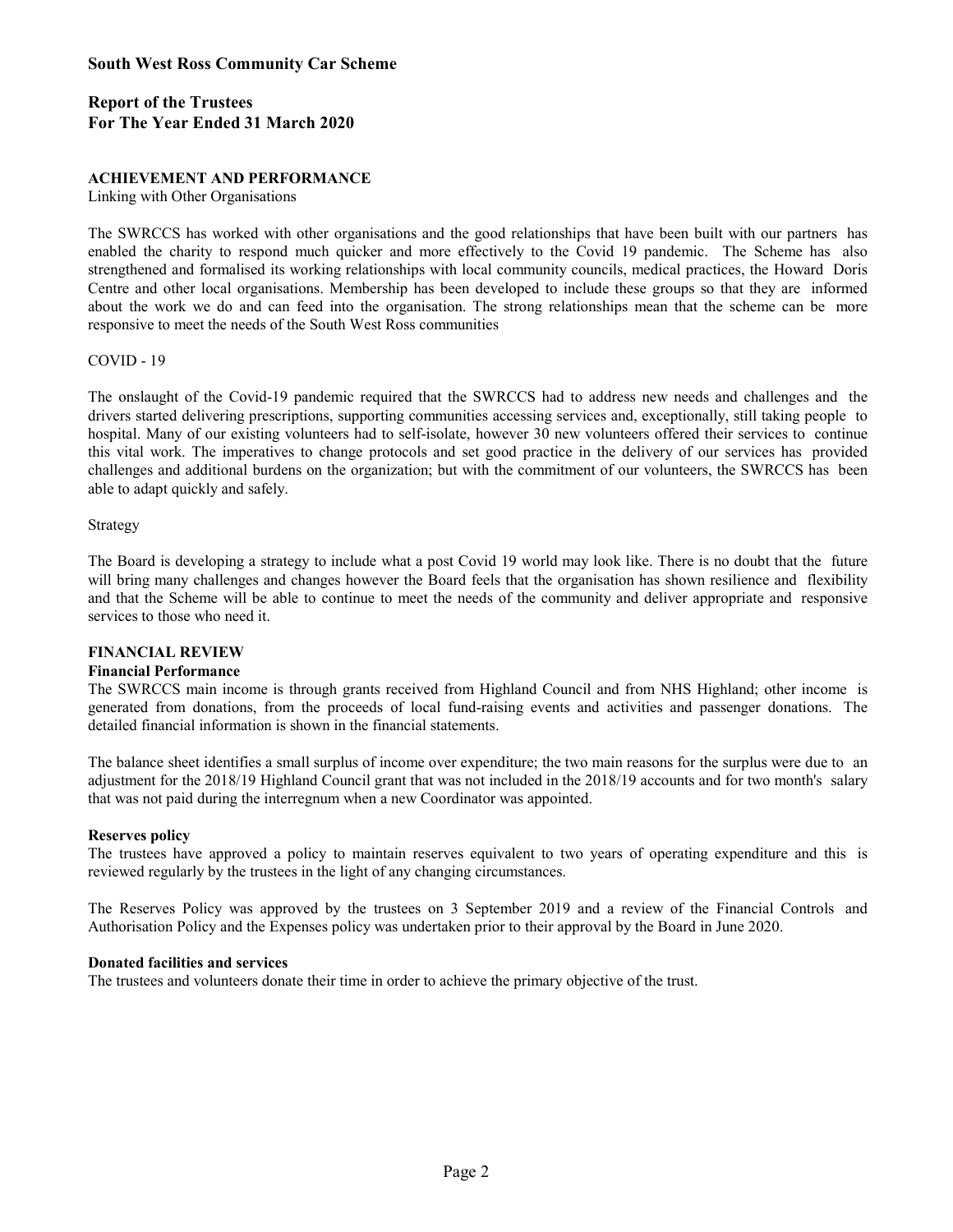# Report of the Trustees For The Year Ended 31 March 2020

## STRUCTURE, GOVERNANCE AND MANAGEMENT

#### Governing document

South West Ross Community Car Scheme<br>
Report of the Trustees<br>
For The Year Ended 31 March 2020<br>
STRUCTURE, GOVERNANCE AND MANAGEMENT<br>
Governing document<br>
The charity is a company limited by guarantee and a registered Scott South West Ross Community Car Scheme<br>
Report of the Trustees<br>
For The Year Ended 31 March 2020<br>
STRUCTURE, GOVERNANCE AND MANAGEMENT<br>
Governing document<br>
The charity is a company limited by guarantee and a registered Scott **South West Ross Community Car Scheme**<br>**Report of the Trustees**<br>**For The Year Ended 31 March 2020**<br>**STRUCTURE, GOVERNANCE AND MANAGEMENT**<br>**Covering document**<br>*Christy* is a company limited by guarantee and a registered Sco meet during the year and are responsible for the governance and strategic management of the charity. South West Ross Community Car Scheme<br>
Report of the Trustees<br>
For The Year Ended 31 March 2020<br>
STRUCTURE, GOVERNANCE AND MANAGEMENT<br>
To Coverning document<br>
The charity is a company limited by guarantee and a registered Sc **South West Ross Community Car Scheme**<br> **Report of the Trustees**<br> **For The Year Ended 31 March 2020**<br> **Govering document**<br> **Govering objectives, GOVERNANCE AND MANAGEMENT**<br>
The charity is a company limited by guarantee and South West Ross Community Car Scheme<br>
Report of the Trustees<br>
For The Vear Ended 31 March 2020<br>
STRUCTURE, GOVERNANCE AND MANAGEMENT<br>
The charity is a company limited by guarantee and a registered Scottish charity; it is r

from a small office in Torridon, Wester Ross.

The charity is compliant with General Data Protection Regulations.

requirements and fulfils the objectives of the organisation laid down in the Memorandum and Articles of Association.

### Recruitment and appointment of new trustees

The Trustees are appointed by the members at the annual general meeting.

# REFERENCE AND ADMINISTRATIVE DETAILS

Registered Company number SC305114 (Scotland)

Registered Charity number SC0034461

### Registered office

Loch Torridon Community Centre By Achnasheen Wester Ross IV22 2EZ

### **Trustees**

E Cameron H M H Given A S Maxwell A Zell Honorary Treasurer R Arthur K A Wilkinson R A Munday A Wood A Lyon (appointed 5.4.19)

Company Secretary

R Arthur

### Independent Examiner

Alan E Long F.C.A., C.T.A The Long Partnership 1st Floor Robertson House Shore Street Inverness Highland IV1 1NF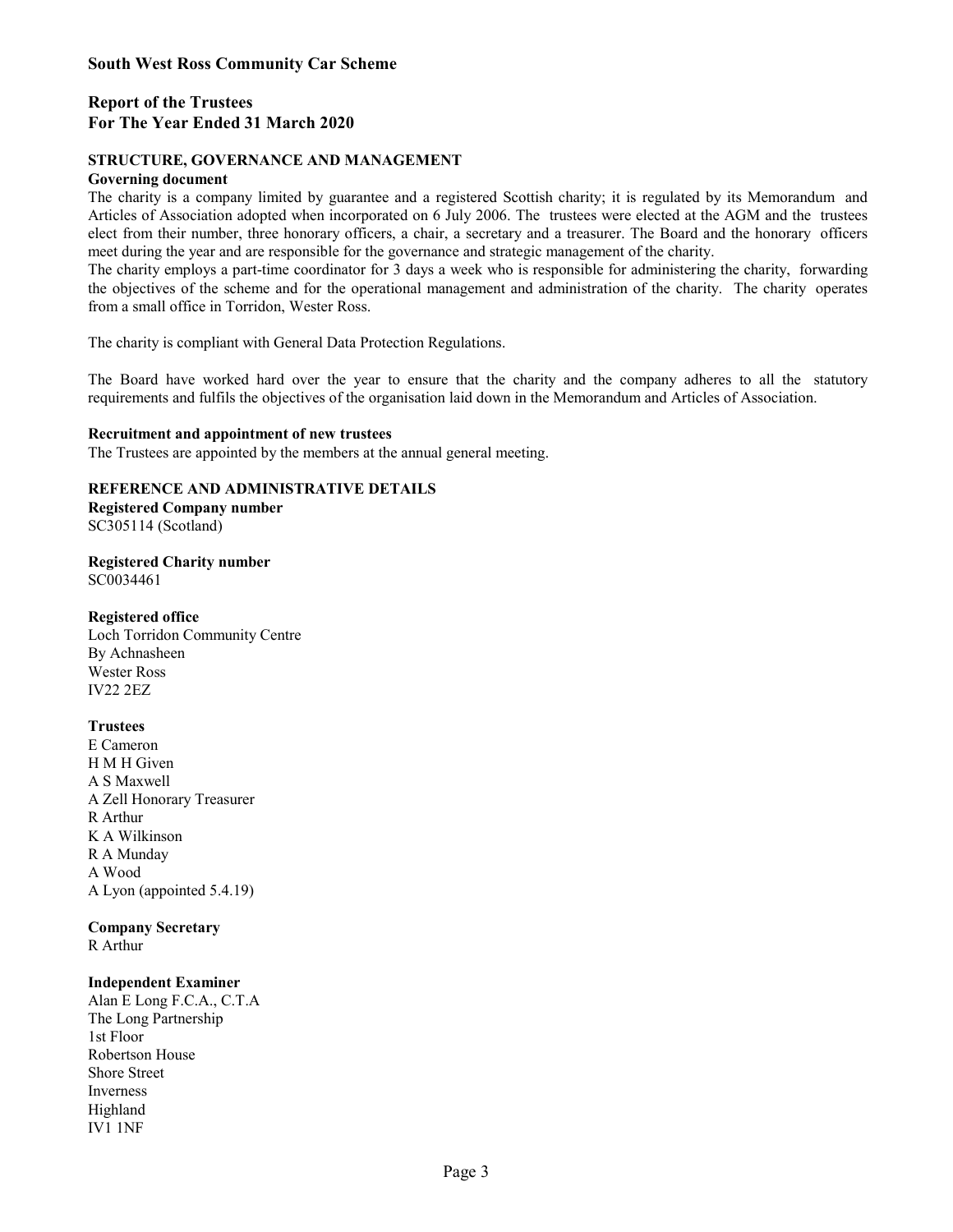Report of the Trustees For The Year Ended 31 March 2020

REFERENCE AND ADMINISTRATIVE DETAILS

Bankers Bank of Scotland Main Street Kyle of Lochalsh IV22 2EZ

Approved by order of the board of trustees on 3 September 2020 and signed on its behalf by:

A Zell - Trustee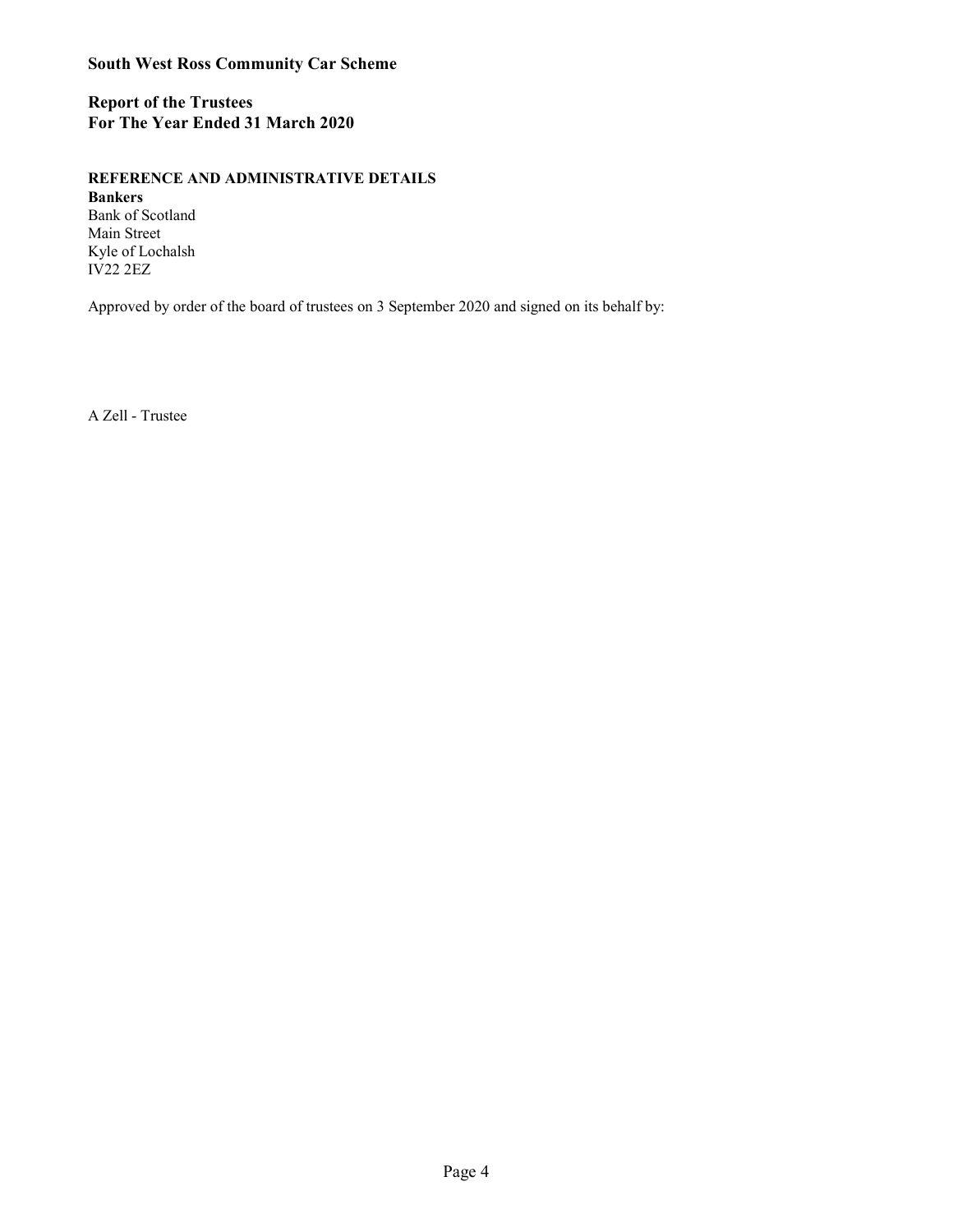# Independent Examiner's Report to the Trustees of South West Ross Community Car Scheme

I report on the accounts for the year ended 31 March 2020 set out on pages six to fourteen.

Independent Examiner's Report to the Trustees of<br>South West Ross Community Car Scheme<br>I report on the accounts for the year ended 31 March 2020 set out on pages six to fourteen.<br>The charity's trustees are responsible for t Independent Examiner's Report to the Trustees of<br>South West Ross Community Car Scheme<br>I report on the accounts for the year ended 31 March 2020 set out on pages six to fourteen.<br>The charity's trustees are responsible for t Independent Examiner's Report to the Trustees of<br>South West Ross Community Car Scheme<br>I report on the accounts for the year ended 31 March 2020 set out on pages six to fourteen.<br>The charity's trustees are responsible for t **Independent Examiner's Report to the Trustees of**<br> **South West Ross Community Car Scheme**<br>
I report on the accounts for the year ended 31 March 2020 set out on pages six to fourteen.<br>
The charity's trustees are responsibl have come to my attention. Independent Examiner's Report to the Trustees of<br>South West Ross Community Car Scheme<br>Treport on the accounts for the year ended 31 March 2020 set out on pages six to fourteen.<br>The charity's trustess are responsible for th **Independent Examiner's Report to the Trustees of**<br> **South West Ross Community Car Scheme**<br>
I report on the accounts for the year ended 31 March 2020 set out on pages six to fourteen.<br>
The charity's trustees are responsibl Independent Examiner's Report to the Trustees of<br>South West Ross Community Car Scheme<br>I report on the accounts for the year ended 31 March 2020 set out on pages six to fourteen.<br>The charity's trustees are responsible for t **Independent Examiner's Report to the Trustees of**<br>**South West Ross Community Car Scheme**<br>
I report on the accounts for the year ended 31 March 2020 set out on pages six to fourteen.<br>
The charity's trustees are responsible **Independent Examiner's Report to the Trustees of**<br> **South West Ross Community Car Scheme**<br> **I** report on the accounts for the year ended 31 March 2020 set out on pages six to fourteen.<br>
The charity's trustees are respons **South West Ross Community Car Scheme**<br>
I report on the accounts for the year ended 31 March 2020 set out m pages six to fourteen.<br>
The charities and records informed to the the preparation of the accounts in accordance w I report on the accounts livr the year ended 31 Murch 2020 set out on pages six to burteen.<br>The clarity's trustees are responsible for the preparation of the accounts (Scotland) Regulations 2006. The charity's trustees<br>Th

#### Basis of the independent examiner's report

that would be required in an audit, and consequently I do not express an audit opinion on the view given by the accounts. responsibility to examine the accounts as required under Section 44(1)e) of the Act and to state whether particular natters<br>
Have come to ny attention.<br>
May examination was carried out in accordance with Regulation 11 of

#### Independent examiner's statement

In connection with my examination, no matter has come to my attention :

- 
- Accounts Regulations; and
- Regulations

have not been met; or

reached.

Alan E Long F.C.A., C.T.A The Long Partnership 1st Floor Robertson House Shore Street Inverness Highland IV1 1NF

3 September 2020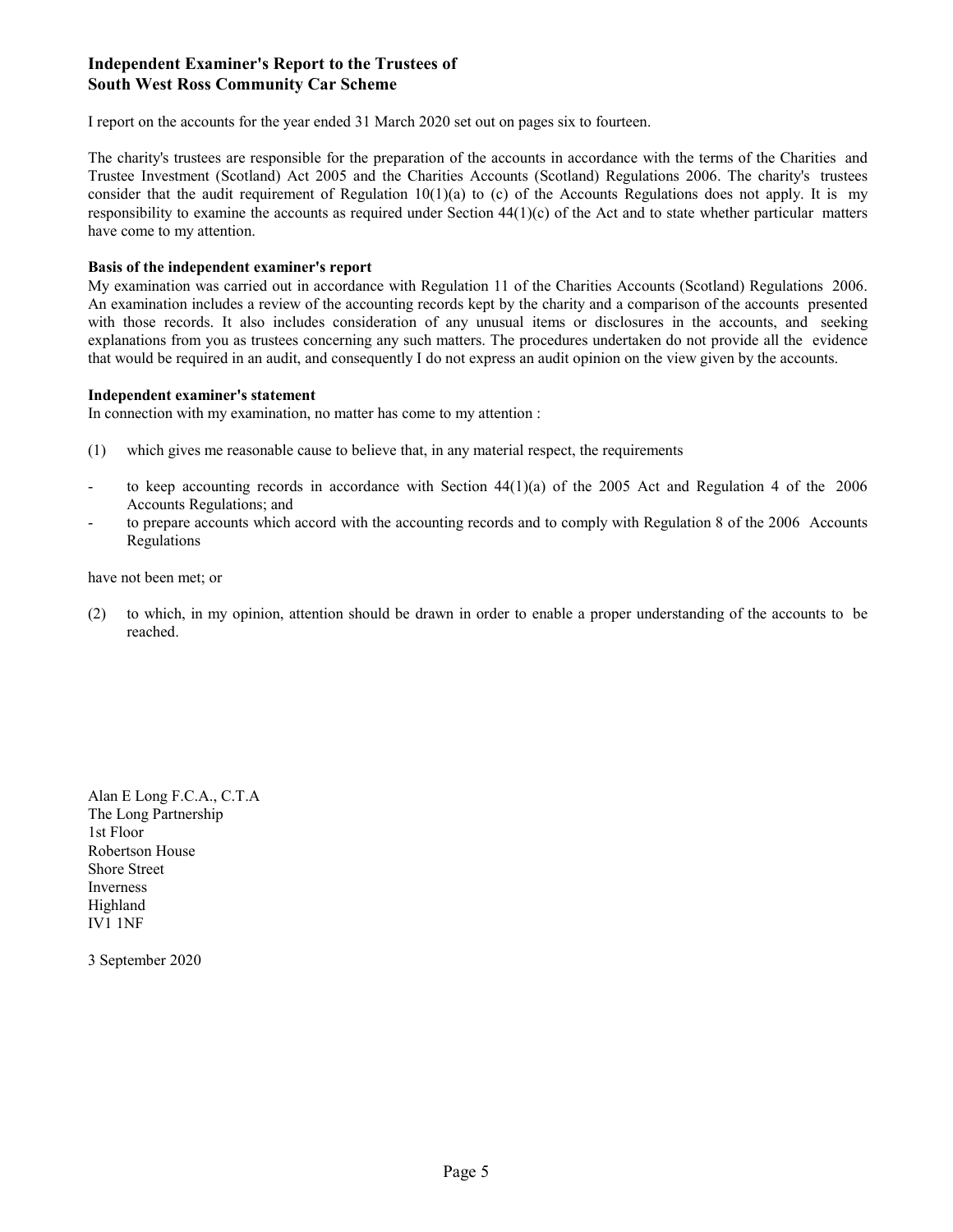# Statement of Financial Activities For The Year Ended 31 March 2020

| <b>South West Ross Community Car Scheme</b>                                  |               |                                 |                           |
|------------------------------------------------------------------------------|---------------|---------------------------------|---------------------------|
| <b>Statement of Financial Activities</b><br>For The Year Ended 31 March 2020 |               |                                 |                           |
|                                                                              |               | 31.3.20<br>Unrestricted<br>fund | 31.3.19<br>Total<br>funds |
| <b>INCOME AND ENDOWMENTS FROM</b><br>Donations and legacies                  | <b>Notes</b>  | $\pounds$<br>391                | $\pounds$<br>938          |
| <b>Charitable activities</b><br>Transport services                           |               | 41,815                          | 37,994                    |
| Other trading activities<br>Investment income                                | $\frac{2}{3}$ | 402<br>516                      | 1,054<br>26               |
| <b>Total</b>                                                                 |               | 43,124                          | 40,012                    |
| <b>EXPENDITURE ON</b><br>Raising funds                                       |               | 606                             | 100                       |
| <b>Charitable activities</b><br>Transport services                           |               | 33,632                          | 34,208                    |
| <b>Total</b>                                                                 |               | 34,238                          | 34,308                    |
| <b>NET INCOME</b>                                                            |               | 8,886                           | 5,704                     |
| <b>RECONCILIATION OF FUNDS</b>                                               |               |                                 |                           |
| Total funds brought forward                                                  |               | 57,630                          | 51,926                    |
| TOTAL FUNDS CARRIED FORWARD                                                  |               | 66,516                          | 57,630                    |

The notes form part of these financial statements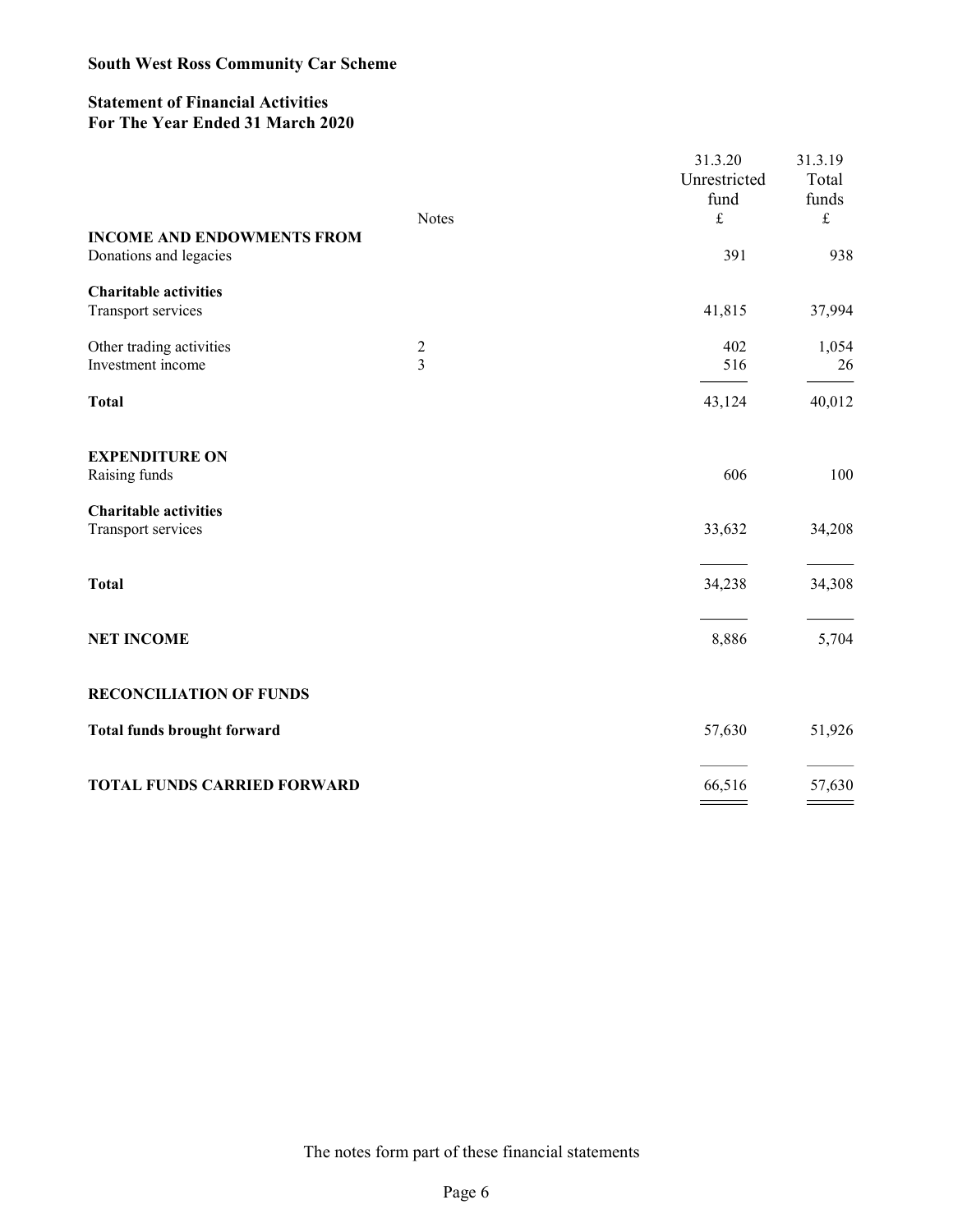# Balance Sheet 31 March 2020

|              | South West Ross Community Car Scheme (Registered number: SC305114)                                                                                                                                                                                                                                                                                                                                                                                                                                                                                                  |                                                                       |                                                |                                          |
|--------------|---------------------------------------------------------------------------------------------------------------------------------------------------------------------------------------------------------------------------------------------------------------------------------------------------------------------------------------------------------------------------------------------------------------------------------------------------------------------------------------------------------------------------------------------------------------------|-----------------------------------------------------------------------|------------------------------------------------|------------------------------------------|
|              | <b>Balance Sheet</b><br>31 March 2020                                                                                                                                                                                                                                                                                                                                                                                                                                                                                                                               |                                                                       |                                                |                                          |
|              |                                                                                                                                                                                                                                                                                                                                                                                                                                                                                                                                                                     | <b>Notes</b>                                                          | 31.3.20<br>Unrestricted<br>fund<br>$\mathbf f$ | 31.3.19<br>Total<br>funds<br>$\mathbf f$ |
|              | <b>FIXED ASSETS</b><br>Tangible assets                                                                                                                                                                                                                                                                                                                                                                                                                                                                                                                              | 9                                                                     | 535                                            | 713                                      |
| Debtors      | <b>CURRENT ASSETS</b><br>Cash at bank                                                                                                                                                                                                                                                                                                                                                                                                                                                                                                                               | 10                                                                    | 254<br>67,325                                  | 355<br>58,126                            |
|              |                                                                                                                                                                                                                                                                                                                                                                                                                                                                                                                                                                     |                                                                       | 67,579                                         | 58,481                                   |
|              | <b>CREDITORS</b><br>Amounts falling due within one year                                                                                                                                                                                                                                                                                                                                                                                                                                                                                                             | 11                                                                    | (1, 598)                                       | (1, 564)                                 |
|              | NET CURRENT ASSETS                                                                                                                                                                                                                                                                                                                                                                                                                                                                                                                                                  |                                                                       | 65,981                                         | 56,917                                   |
|              | TOTAL ASSETS LESS CURRENT<br><b>LIABILITIES</b>                                                                                                                                                                                                                                                                                                                                                                                                                                                                                                                     |                                                                       | 66,516                                         | 57,630                                   |
|              | <b>NET ASSETS</b>                                                                                                                                                                                                                                                                                                                                                                                                                                                                                                                                                   |                                                                       | 66,516<br>$\sim$ $\sim$                        | 57,630                                   |
| <b>FUNDS</b> | Unrestricted funds                                                                                                                                                                                                                                                                                                                                                                                                                                                                                                                                                  | 12                                                                    | 66,516                                         | 57,630                                   |
|              | <b>TOTAL FUNDS</b>                                                                                                                                                                                                                                                                                                                                                                                                                                                                                                                                                  |                                                                       | 66,516<br>$\equiv$ $\equiv$                    | 57,630<br>$\qquad \qquad =$              |
|              | The charitable company is entitled to exemption from audit under Section 477 of the Companies Act 2006 for the year ended<br>31 March 2020.                                                                                                                                                                                                                                                                                                                                                                                                                         |                                                                       |                                                |                                          |
|              | The members have not required the company to obtain an audit of its financial statements for the year ended 31 March 2020<br>in accordance with Section 476 of the Companies Act 2006.                                                                                                                                                                                                                                                                                                                                                                              |                                                                       |                                                |                                          |
| (a)<br>(b)   | The trustees acknowledge their responsibilities for<br>ensuring that the charitable company keeps accounting records that comply with Sections 386 and 387 of the<br>Companies Act 2006 and<br>preparing financial statements which give a true and fair view of the state of affairs of the charitable company as at<br>the end of each financial year and of its surplus or deficit for each financial year in accordance with the requirements<br>of Sections 394 and 395 and which otherwise comply with the requirements of the Companies Act 2006 relating to | financial statements, so far as applicable to the charitable company. |                                                |                                          |

- Companies Act 2006 and
- financial statements, so far as applicable to the charitable company. In a mudit of its financial statements for the year ended 31 March 2020<br>
1006.<br>
Continued...<br>
Continued...<br>
Continued...<br>
and fair view of the state of affairs of the charitable company as at<br>
or of the state of a francial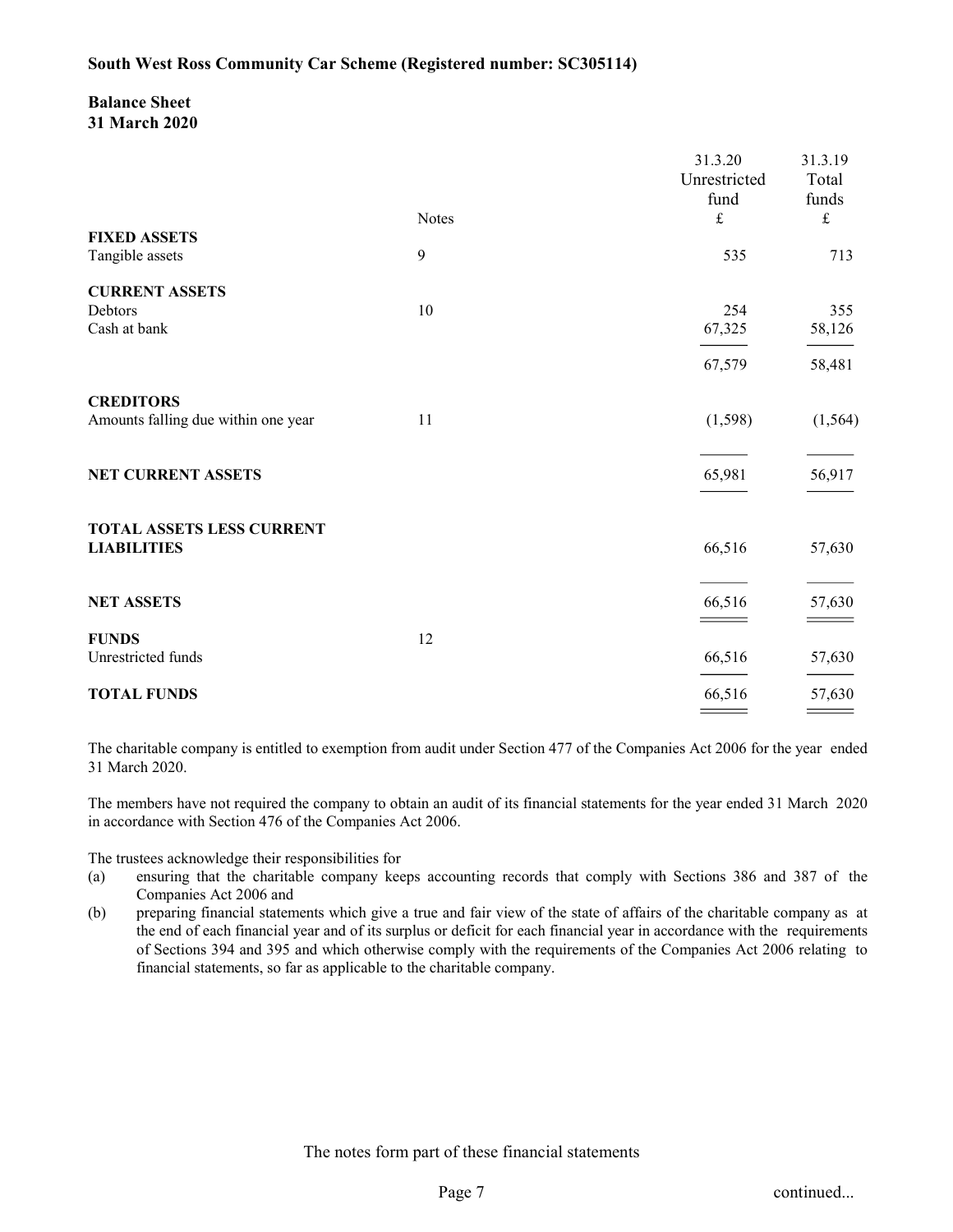# South West Ross Community Car Scheme (Registered number: SC305114)

# Balance Sheet - continued 31 March 2020

to the small companies regime.

South West Ross Community Car Scheme (Registered number: SC305114)<br>
Balance Sheet - continued<br>
31 March 2020<br>
These financial statements have been prepared in accordance with the provisions applicable to charitable compani South West Ross Community Car Scheme (Registered number: SC305114)<br>
Balance Sheet - continued<br>
31 March 2020<br>
These financial statements have been prepared in accordance with the provisions applicable to charitable compani signed on its behalf by:

A Zell - Trustee

The notes form part of these financial statements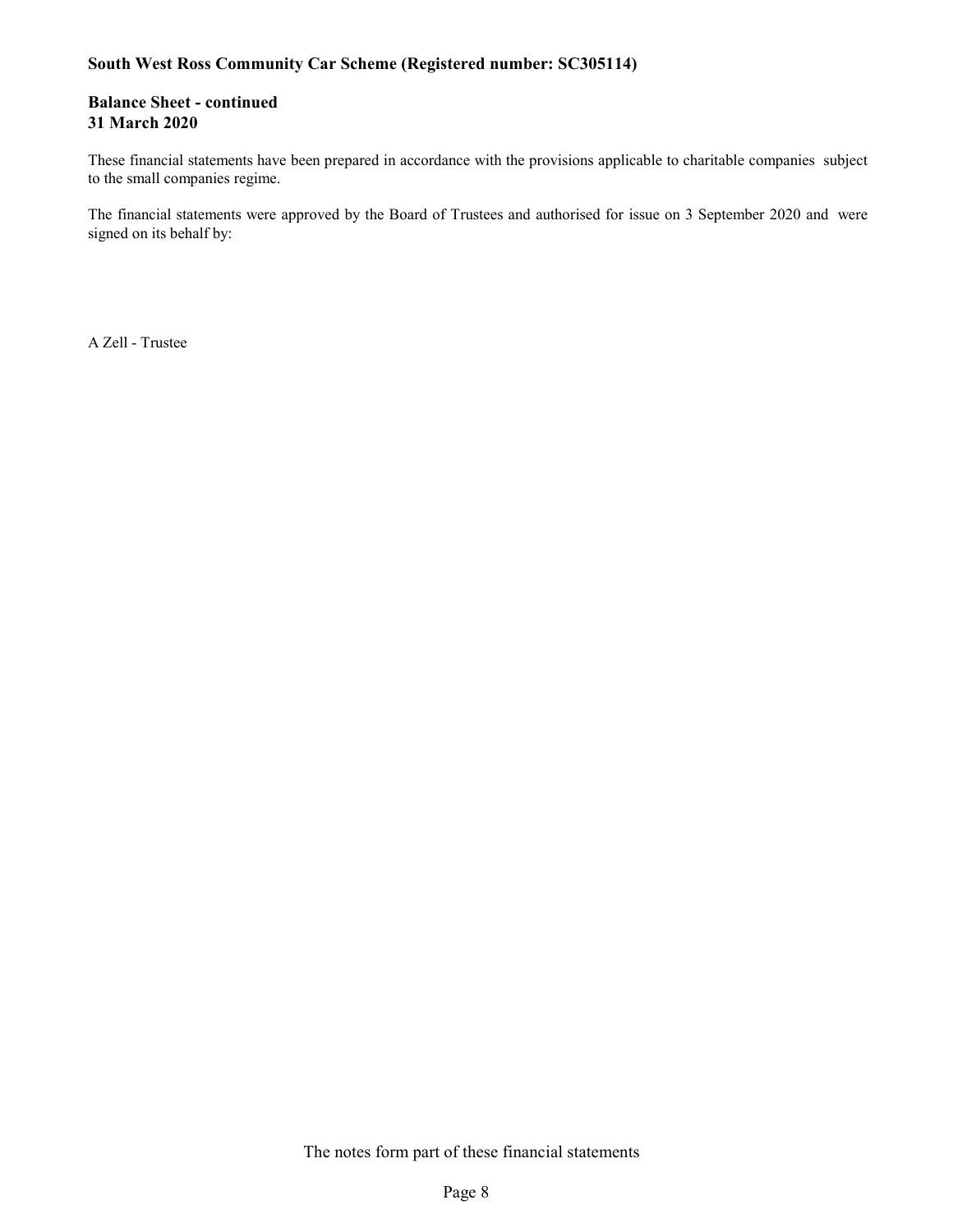# Notes to the Financial Statements For The Year Ended 31 March 2020

## Basis of preparing the financial statements

South West Ross Community Car Scheme<br>
Notes to the Financial Statements<br>
For The Year Ended 31 March 2020<br>
1. ACCOUNTING POLICIES<br>
Basis of preparing the financial statements<br>
The financial statements of the charitable com West Ross Community Car Scheme<br>
to the Financial Statements<br>
e Year Ended 31 March 2020<br>
ACCOUNTING POLICIES<br>
Basis of preparing the financial statements<br>
The financial statements<br>
of the charities company, which is a publ West Ross Community Car Scheme<br>
e Year Ended 31 March 2020<br>
ACCOUNTING POLICIES<br>
Basis of preparing the financial statements<br>
The financial statements of the charitable company, which is a public benefit entity under FRS 1 West Ross Community Car Scheme<br>
Recommended 31 March 2020<br>
ACCOUNTING POLICIES<br>
Basis of preparing the financial statements<br>
The financial statements of the charitable company, which is a public benefit entity under FRS 10 West Ross Community Car Scheme<br>
West Ross Community Car Scheme<br>
West Paramonical Statements<br>
The financial statements<br>
The financial statements of the charitable company, which is a public benefit entity under FRS 102, hav West Ross Community Car Scheme<br>
of the Financial Statements<br>
Standard 31 March 2020<br>
ACCOUNTING POLICIES<br>
Basis of preparing the financial statements<br>
The financial statements<br>
or Prepared in accordance with the Charities Act 2006. The financial statements have been prepared under the historical cost convention. West Ross Community Car Scheme<br>
to the Financial Statements<br>
active Correlation of March 2020<br>
ACCOUNTING POLICIES<br>
Basis of preparing the financial statements<br>
The financial statements of the charitable company, which is West Ross Community Car Scheme<br>
Le Vear Ended 31 March 2020<br>
ACCOUNTING POLICIES<br>
Basis of preparing the financial statements<br>
The financial statements of the charitable company, which is a public benefit entity under FRS West Ross Community Car Scheme<br>
to the Financial Statements<br>
ie Vear Finded 31 March 2020<br>
ACCOUNTING POLICIES<br>
Basis of preparing the financial statements<br>
The financial such and the charaches with the Charaches SORP (FRS **v/sa/ ross community Can science**<br>
to the Financial Statements<br>
is the Prancial Statements<br>
The financial statements<br>
The financial statements<br>
The financial statements<br>
The financial statements of the charitable company to the Financial Statements<br>
ie Year Ended 31 March 2020<br>
ACCOUNTING POILICES<br>
This age of preparing the financial statements<br>
The financial statements of the charitable company, which is a public benefit entity under FRS **Basis of preparaling the financial statements** company, which is a public benefit entity under FRS 102, have been prepared in accordance with the Charlies SORP (FRS 102). Accounting and Reporting the charlies SORP (FRS 1

### Income

probable that the income will be received and the amount can be measured reliably.

### Expenditure

headings they have been allocated to activities on a basis consistent with the use of resources. **Income<br>
In comme is recognised in the Stutement of Financial Activities once the charity has entitlement to the funds, it is<br>
probable that the income will be received and the amount can be measured reliably.<br>
<b>Expenditur** to the coperation of the probable link a frameler of economic benefits will be required in seltierem in and the amound the modifical stand has been classified under headings they have been gate related to the category. Whe

### Tangible fixed assets

Depreciation is provided at the following annual rates in order to write off each asset over its estimated useful life.

### Taxation

The charity is exempt from corporation tax on its charitable activities.

# Fund accounting

Unrestricted funds can be used in accordance with the charitable objectives at the discretion of the trustees.

arise when specified by the donor or when funds are raised for particular restricted purposes.

Further explanation of the nature and purpose of each fund is included in the notes to the financial statements.

### Pension costs and other post-retirement benefits

company's pension scheme are charged to the Statement of Financial Activities in the period to which they relate. research fund is included in the notes to the financial statements.<br>
The statement of Financial Activities in the period to which they relate.<br>
asset account to which it relates.<br>
<br>
asset account to which it relates.<br>
<br>
Pa

### Irrecoverable VAT

Irrecoverable VAT is included in the expense or asset account to which it relates.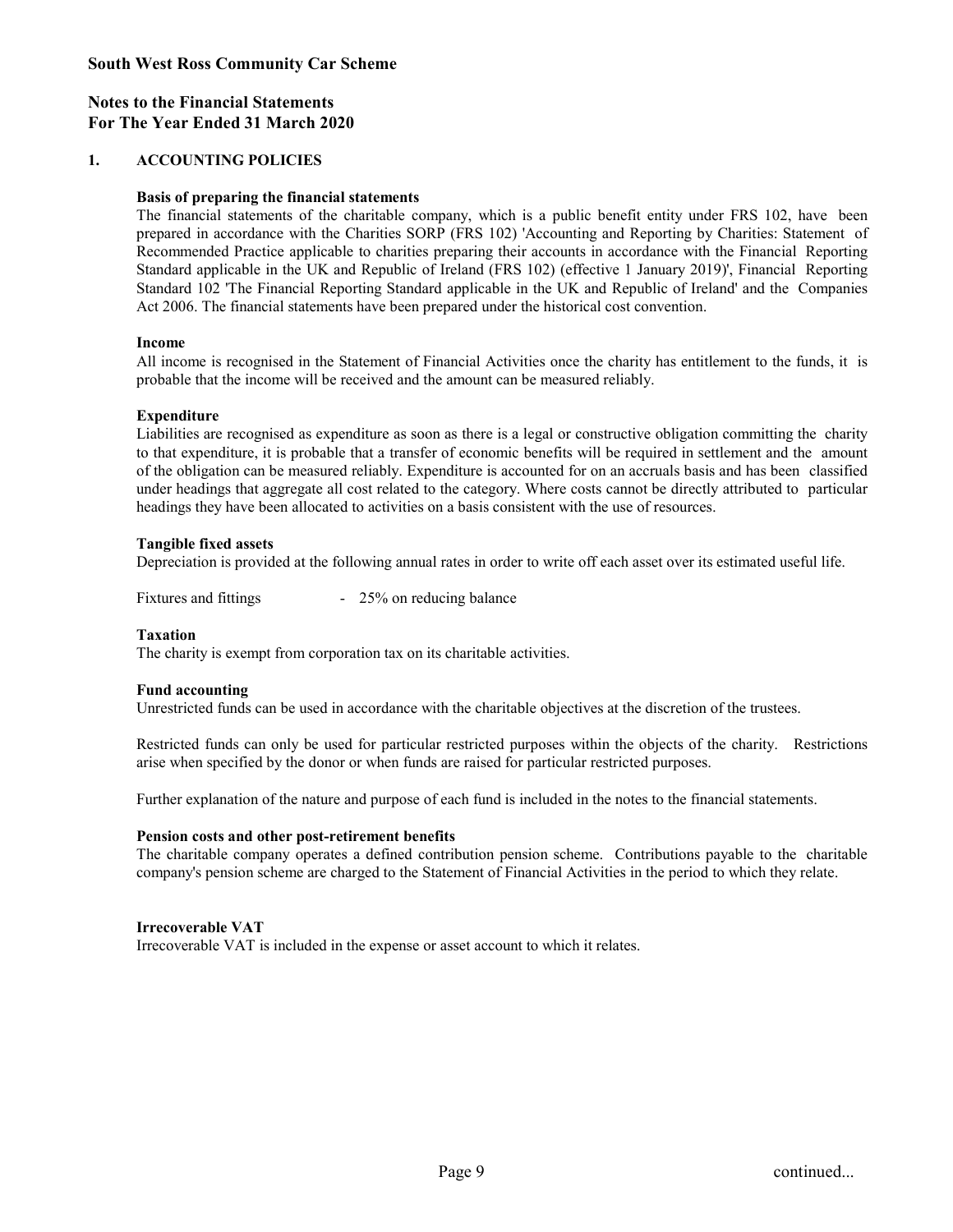# Notes to the Financial Statements - continued For The Year Ended 31 March 2020

|    | <b>South West Ross Community Car Scheme</b>                                                                                      |                                        |                                 |
|----|----------------------------------------------------------------------------------------------------------------------------------|----------------------------------------|---------------------------------|
|    | <b>Notes to the Financial Statements - continued</b><br>For The Year Ended 31 March 2020                                         |                                        |                                 |
| 2. | <b>OTHER TRADING ACTIVITIES</b>                                                                                                  |                                        |                                 |
|    |                                                                                                                                  | 31.3.20<br>$\mathbf f$                 | 31.3.19<br>$\mathbf f$          |
|    | Fundraising events                                                                                                               | 402                                    | 1,054                           |
| 3. | <b>INVESTMENT INCOME</b>                                                                                                         | 31.3.20                                | 31.3.19                         |
|    | Interest receivable - trading                                                                                                    | $\mathbf f$<br>516                     | $\mathbf f$<br>26               |
|    |                                                                                                                                  | $\hspace{1.5cm} =$                     | $\qquad \qquad =$               |
| 4. | <b>NET INCOME/(EXPENDITURE)</b>                                                                                                  |                                        |                                 |
|    | Net income/(expenditure) is stated after charging/(crediting):                                                                   |                                        |                                 |
|    |                                                                                                                                  | 31.3.20<br>$\ensuremath{\mathbf{f}}$   | 31.3.19<br>$\pounds$            |
|    | Depreciation - owned assets                                                                                                      | 178<br>$\qquad \qquad = \qquad \qquad$ | 238<br>$\qquad \qquad = \qquad$ |
| 5. | TRUSTEES' REMUNERATION AND BENEFITS                                                                                              |                                        |                                 |
|    | There were no trustees' remuneration or other benefits for the year ended 31 March 2020 nor for the year ended<br>31 March 2019. |                                        |                                 |
|    | <b>Trustees' expenses</b>                                                                                                        |                                        |                                 |
|    | Travel expenses totalling £358 (2019 - £928) were reimbursed to trustees in the year.                                            |                                        |                                 |

|    | Interest receivable - trading                                                                                                    | $\mathbf t$<br>516  | $\mathbf t$<br>26             |
|----|----------------------------------------------------------------------------------------------------------------------------------|---------------------|-------------------------------|
| 4. | NET INCOME/(EXPENDITURE)                                                                                                         |                     |                               |
|    | Net income/(expenditure) is stated after charging/(crediting):                                                                   |                     |                               |
|    | Depreciation - owned assets                                                                                                      | 31.3.20<br>£<br>178 | 31.3.19<br>$\mathbf f$<br>238 |
| 5. | TRUSTEES' REMUNERATION AND BENEFITS                                                                                              |                     |                               |
|    | There were no trustees' remuneration or other benefits for the year ended 31 March 2020 nor for the year ended<br>31 March 2019. |                     |                               |
|    | Trustees' expenses                                                                                                               |                     |                               |
|    | Travel expenses totalling £358 (2019 - £928) were reimbursed to trustees in the year.                                            |                     |                               |
| 6. | <b>STAFF COSTS</b>                                                                                                               |                     |                               |
|    | The average monthly number of employees during the year was as follows:                                                          |                     |                               |
|    | Average number of staff per year                                                                                                 | 31.3.20             | 31.3.19                       |
|    | No employees received emoluments in excess of £60,000.                                                                           |                     |                               |
|    |                                                                                                                                  |                     |                               |

# Trustees' expenses

| Average number of staff per year                       | 31.3.20 | 31.3.19   |
|--------------------------------------------------------|---------|-----------|
| No employees received emoluments in excess of £60,000. |         |           |
|                                                        |         |           |
|                                                        |         |           |
|                                                        |         |           |
|                                                        |         |           |
|                                                        |         |           |
| Page 10                                                |         | continued |
|                                                        |         |           |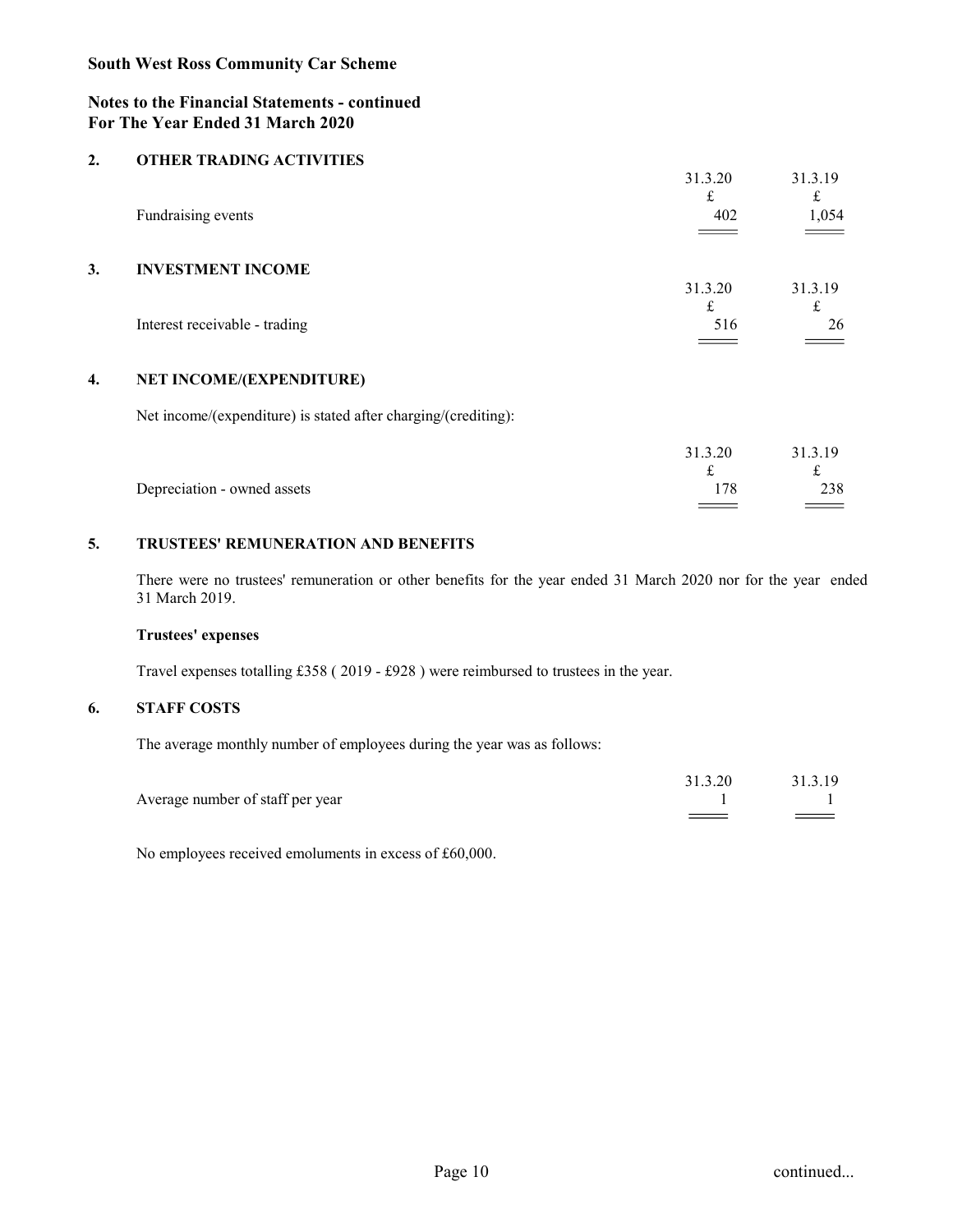# Notes to the Financial Statements - continued For The Year Ended 31 March 2020

|    | For The Year Ended 31 March 2020                                                                        |                              |
|----|---------------------------------------------------------------------------------------------------------|------------------------------|
| 7. | <b>COMPARATIVES FOR THE STATEMENT OF FINANCIAL ACTIVITIES</b>                                           | Unrestricted<br>fund         |
|    | <b>INCOME AND ENDOWMENTS FROM</b><br>Donations and legacies                                             | $\pounds$<br>938             |
|    | <b>Charitable activities</b><br>Transport services                                                      | 37,994                       |
|    | Other trading activities<br>Investment income                                                           | 1,054<br>26                  |
|    | <b>Total</b>                                                                                            | 40,012                       |
|    | <b>EXPENDITURE ON</b><br>Raising funds                                                                  | 100                          |
|    | <b>Charitable activities</b><br>Transport services                                                      | 34,208                       |
|    | <b>Total</b>                                                                                            | 34,308                       |
|    | NET INCOME                                                                                              | 5,704                        |
|    | <b>RECONCILIATION OF FUNDS</b>                                                                          |                              |
|    | Total funds brought forward                                                                             | 51,926                       |
|    | TOTAL FUNDS CARRIED FORWARD                                                                             | $\frac{57,630}{\frac{1}{2}}$ |
| 8. | <b>DONATED SERVICES</b><br>The Charity relies heavily on time donated by Trustees and other volunteers. |                              |
|    |                                                                                                         |                              |
|    |                                                                                                         |                              |
|    |                                                                                                         |                              |
|    |                                                                                                         |                              |
|    |                                                                                                         |                              |
|    | Page 11                                                                                                 | continued                    |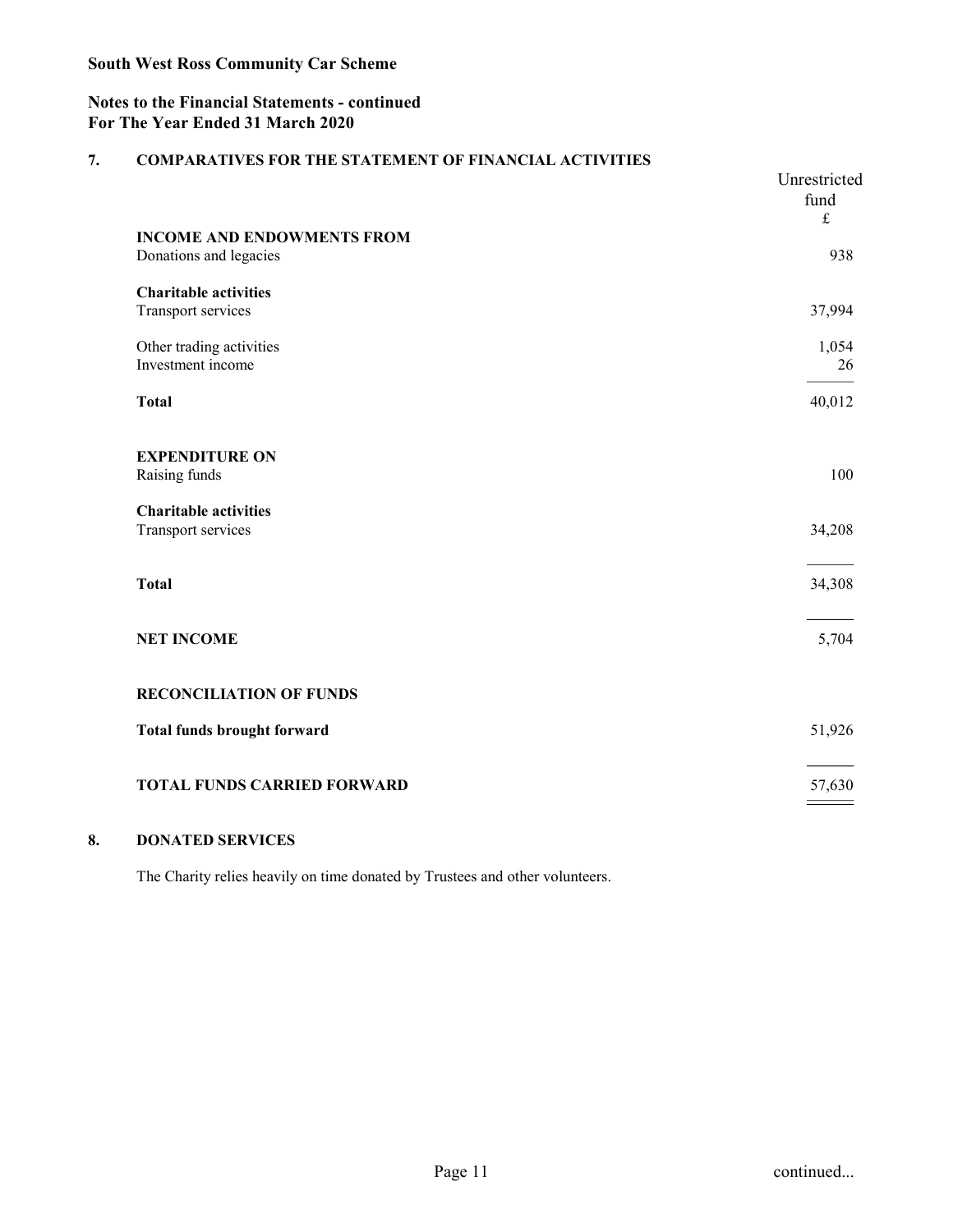# Notes to the Financial Statements - continued For The Year Ended 31 March 2020

|     | <b>Notes to the Financial Statements - continued</b><br>For The Year Ended 31 March 2020 |                       |                                   |                                     |
|-----|------------------------------------------------------------------------------------------|-----------------------|-----------------------------------|-------------------------------------|
| 9.  | <b>TANGIBLE FIXED ASSETS</b>                                                             |                       |                                   |                                     |
|     |                                                                                          | Fixtures<br>and       | Computer                          |                                     |
|     |                                                                                          | fittings<br>$\pounds$ | equipment<br>$\pounds$            | Totals<br>$\ensuremath{\mathbf{f}}$ |
|     | <b>COST</b><br>At 1 April 2019 and 31 March 2020                                         | 552                   | 1,664                             | 2,216                               |
|     | <b>DEPRECIATION</b>                                                                      |                       |                                   |                                     |
|     | At 1 April 2019<br>Charge for year                                                       | 529<br>$\mathfrak{S}$ | 974<br>173                        | 1,503<br>178                        |
|     | At 31 March 2020                                                                         | 534                   | $\overline{\phantom{a}}$<br>1,147 | 1,681                               |
|     | <b>NET BOOK VALUE</b>                                                                    |                       |                                   |                                     |
|     | At 31 March 2020                                                                         | 18<br>$=$             | 517<br>==                         | 535<br>$\hspace{1.5cm} =$           |
|     | At 31 March 2019                                                                         | 23<br>$\equiv$        | 690<br>$\qquad \qquad =$          | 713<br>$\qquad \qquad =$            |
| 10. | DEBTORS: AMOUNTS FALLING DUE WITHIN ONE YEAR                                             |                       |                                   |                                     |
|     |                                                                                          |                       | 31.3.20<br>$\pounds$              | 31.3.19<br>$\pounds$                |
|     | Trade debtors                                                                            |                       | 254<br>$\qquad \qquad =$          | 355<br>$\qquad \qquad = \qquad$     |
| 11. | <b>CREDITORS: AMOUNTS FALLING DUE WITHIN ONE YEAR</b>                                    |                       |                                   |                                     |
|     |                                                                                          |                       | 31.3.20<br>$\pounds$              | 31.3.19<br>$\pounds$                |
|     | Trade creditors<br>Social security and other taxes                                       |                       | 867<br>$\overline{a}$             | 1,114<br>30                         |
|     | Other creditors                                                                          |                       | 731                               | 420                                 |
|     |                                                                                          |                       | 1,598<br>$\qquad \qquad = \qquad$ | 1,564<br>$\qquad \qquad = \qquad$   |
| 12. | <b>MOVEMENT IN FUNDS</b>                                                                 |                       |                                   |                                     |
|     |                                                                                          |                       | Net                               |                                     |
|     |                                                                                          | At 1.4.19             | movement<br>in funds              | At<br>31.3.20                       |
|     | <b>Unrestricted funds</b>                                                                | $\pounds$             | $\pounds$                         | $\ensuremath{\mathbf{f}}$           |
|     | General fund                                                                             | 57,630                | 8,886                             | 66,516                              |
|     | <b>TOTAL FUNDS</b>                                                                       | 57,630                | 8,886                             | 66,516                              |

| <b>MOVEMENT IN FUNDS</b><br>Net                                                                                                                                                                                                                                                                                                                                                                                                                                                                 |                          |
|-------------------------------------------------------------------------------------------------------------------------------------------------------------------------------------------------------------------------------------------------------------------------------------------------------------------------------------------------------------------------------------------------------------------------------------------------------------------------------------------------|--------------------------|
|                                                                                                                                                                                                                                                                                                                                                                                                                                                                                                 |                          |
|                                                                                                                                                                                                                                                                                                                                                                                                                                                                                                 |                          |
| movement<br>At 1.4.19<br>in funds                                                                                                                                                                                                                                                                                                                                                                                                                                                               | At<br>31.3.20            |
| $\pounds$<br>$\pounds$<br><b>Unrestricted funds</b>                                                                                                                                                                                                                                                                                                                                                                                                                                             | $\pounds$                |
| General fund<br>57,630<br>8,886                                                                                                                                                                                                                                                                                                                                                                                                                                                                 | 66,516                   |
| 57,630<br>8,886<br><b>TOTAL FUNDS</b>                                                                                                                                                                                                                                                                                                                                                                                                                                                           | 66,516                   |
| $\frac{1}{2} \left( \frac{1}{2} \right) \left( \frac{1}{2} \right) \left( \frac{1}{2} \right) \left( \frac{1}{2} \right) \left( \frac{1}{2} \right) \left( \frac{1}{2} \right) \left( \frac{1}{2} \right) \left( \frac{1}{2} \right) \left( \frac{1}{2} \right) \left( \frac{1}{2} \right) \left( \frac{1}{2} \right) \left( \frac{1}{2} \right) \left( \frac{1}{2} \right) \left( \frac{1}{2} \right) \left( \frac{1}{2} \right) \left( \frac{1}{2} \right) \left( \frac$<br>$\qquad \qquad =$ | $\qquad \qquad = \qquad$ |
|                                                                                                                                                                                                                                                                                                                                                                                                                                                                                                 |                          |
|                                                                                                                                                                                                                                                                                                                                                                                                                                                                                                 |                          |
|                                                                                                                                                                                                                                                                                                                                                                                                                                                                                                 |                          |
| Page 12                                                                                                                                                                                                                                                                                                                                                                                                                                                                                         | continued                |
|                                                                                                                                                                                                                                                                                                                                                                                                                                                                                                 |                          |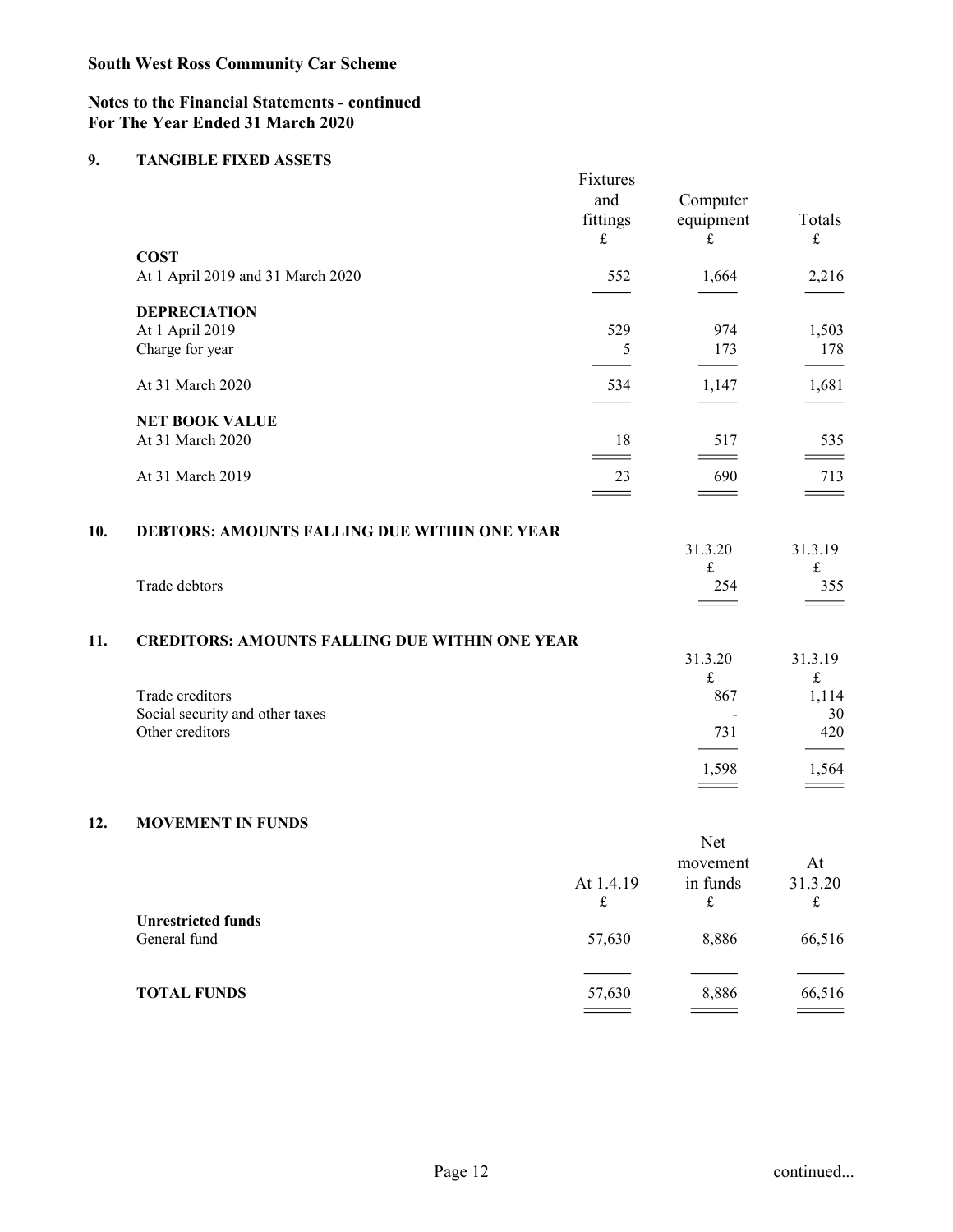## Notes to the Financial Statements - continued For The Year Ended 31 March 2020

|     | <b>South West Ross Community Car Scheme</b>                                              |                                        |                                                          |                                     |
|-----|------------------------------------------------------------------------------------------|----------------------------------------|----------------------------------------------------------|-------------------------------------|
|     | <b>Notes to the Financial Statements - continued</b><br>For The Year Ended 31 March 2020 |                                        |                                                          |                                     |
| 12. | <b>MOVEMENT IN FUNDS - continued</b>                                                     |                                        |                                                          |                                     |
|     | Net movement in funds, included in the above are as follows:                             |                                        |                                                          |                                     |
|     |                                                                                          | Incoming<br>resources<br>$\pounds$     | Resources<br>expended<br>$\pounds$                       | Movement<br>in funds<br>$\mathbf f$ |
|     | <b>Unrestricted funds</b><br>General fund                                                | 43,124                                 | (34,238)                                                 | 8,886                               |
|     | <b>TOTAL FUNDS</b>                                                                       | 43,124                                 | (34,238)                                                 | 8,886                               |
|     | Comparatives for movement in funds                                                       |                                        |                                                          |                                     |
|     |                                                                                          | At 1.4.18<br>$\ensuremath{\mathbf{f}}$ | Net<br>movement<br>in funds<br>$\ensuremath{\mathbf{f}}$ | At<br>31.3.19<br>$\pounds$          |
|     | <b>Unrestricted funds</b><br>General fund                                                | 51,926                                 | 5,704                                                    | 57,630                              |
|     |                                                                                          |                                        |                                                          |                                     |

## Comparatives for movement in funds

| <b>MOVEMENT IN FUNDS - continued</b>                                               |                                    |                            |                                     |
|------------------------------------------------------------------------------------|------------------------------------|----------------------------|-------------------------------------|
| Net movement in funds, included in the above are as follows:                       |                                    |                            |                                     |
|                                                                                    | Incoming<br>resources<br>$\pounds$ | Resources<br>expended<br>£ | Movement<br>in funds<br>$\mathbf f$ |
| <b>Unrestricted funds</b>                                                          |                                    |                            |                                     |
| General fund                                                                       | 43,124                             | (34,238)                   | 8,886                               |
| <b>TOTAL FUNDS</b>                                                                 |                                    | (34,238)                   | 8,886                               |
|                                                                                    |                                    |                            |                                     |
| <b>Comparatives for movement in funds</b>                                          |                                    |                            |                                     |
|                                                                                    |                                    | Net                        |                                     |
|                                                                                    | At 1.4.18                          | movement<br>in funds       | At<br>31.3.19                       |
|                                                                                    | $\mathbf f$                        | $\pounds$                  | $\pounds$                           |
| <b>Unrestricted funds</b><br>General fund                                          | 51,926                             | 5,704                      | 57,630                              |
|                                                                                    |                                    |                            |                                     |
| <b>TOTAL FUNDS</b>                                                                 | 51,926                             | 5,704                      | 57,630                              |
|                                                                                    |                                    |                            |                                     |
| Comparative net movement in funds, included in the above are as follows:           |                                    |                            |                                     |
|                                                                                    | Incoming                           | Resources                  | Movement                            |
|                                                                                    | resources<br>$\pounds$             | expended<br>$\mathbf f$    | in funds<br>$\mathbf f$             |
| <b>Unrestricted funds</b>                                                          |                                    |                            |                                     |
| General fund                                                                       | 40,012                             | (34,308)                   | 5,704                               |
| <b>TOTAL FUNDS</b>                                                                 | 40,012                             | (34,308)                   | 5,704                               |
|                                                                                    | $\overline{\phantom{a}}$           | $\overline{\phantom{a}}$   |                                     |
| A current year 12 months and prior year 12 months combined position is as follows: |                                    |                            |                                     |
|                                                                                    |                                    | Net                        |                                     |

| General fund                                                                       | 51,926                             | 5,704                      | 57,630                            |
|------------------------------------------------------------------------------------|------------------------------------|----------------------------|-----------------------------------|
|                                                                                    |                                    |                            |                                   |
| <b>TOTAL FUNDS</b>                                                                 | 51,926                             | 5,704                      | 57,630                            |
|                                                                                    |                                    |                            |                                   |
| Comparative net movement in funds, included in the above are as follows:           |                                    |                            |                                   |
|                                                                                    | Incoming<br>resources<br>$\pounds$ | Resources<br>expended<br>£ | Movement<br>in funds<br>$\pounds$ |
| <b>Unrestricted funds</b>                                                          |                                    |                            |                                   |
| General fund                                                                       | 40,012                             | (34,308)                   | 5,704                             |
|                                                                                    |                                    |                            |                                   |
| <b>TOTAL FUNDS</b>                                                                 | 40,012                             | (34,308)                   |                                   |
|                                                                                    |                                    | $\overline{\phantom{a}}$   |                                   |
| A current year 12 months and prior year 12 months combined position is as follows: |                                    |                            |                                   |
|                                                                                    |                                    | Net                        |                                   |
|                                                                                    |                                    | movement                   | At                                |
|                                                                                    | At 1.4.18                          | in funds                   | 31.3.20                           |
|                                                                                    | $\mathbf f$                        | $\pounds$                  | $\mathbf f$                       |
| <b>Unrestricted funds</b>                                                          |                                    |                            |                                   |
| General fund                                                                       | 51,926                             | 14,590                     | 66,516                            |
|                                                                                    |                                    |                            |                                   |
|                                                                                    |                                    |                            |                                   |

| <b>TOTAL FUNDS</b>                                                                 | 51,926                             | 5,704                              | 57,630                              |
|------------------------------------------------------------------------------------|------------------------------------|------------------------------------|-------------------------------------|
|                                                                                    |                                    | $=$                                | $\sim$ $\sim$                       |
| Comparative net movement in funds, included in the above are as follows:           |                                    |                                    |                                     |
|                                                                                    | Incoming<br>resources<br>$\pounds$ | Resources<br>expended<br>$\pounds$ | Movement<br>in funds<br>$\mathbf f$ |
| <b>Unrestricted funds</b>                                                          |                                    |                                    |                                     |
| General fund                                                                       | 40,012                             | (34,308)                           | 5,704                               |
|                                                                                    |                                    |                                    |                                     |
| <b>TOTAL FUNDS</b>                                                                 | 40,012                             | (34,308)                           | 5,704                               |
|                                                                                    | $\overline{\phantom{a}}$           | $\equiv$ $\equiv$                  | $\sim$ $\sim$                       |
| A current year 12 months and prior year 12 months combined position is as follows: |                                    |                                    |                                     |
|                                                                                    |                                    |                                    |                                     |
|                                                                                    |                                    | Net                                |                                     |
|                                                                                    |                                    | movement                           | At                                  |
|                                                                                    | At 1.4.18                          | in funds                           | 31.3.20                             |
| <b>Unrestricted funds</b>                                                          | $\pounds$                          | $\pounds$                          | $\ensuremath{\mathbf{f}}$           |
| General fund                                                                       | 51,926                             | 14,590                             | 66,516                              |
|                                                                                    |                                    |                                    |                                     |
| <b>TOTAL FUNDS</b>                                                                 | 51,926                             | 14,590                             | 66,516                              |
|                                                                                    | $\sim$ $\sim$ $\sim$ $\sim$        | $\sim$ $\sim$ $\sim$               | $\equiv$ $\equiv$ $\equiv$          |
|                                                                                    |                                    |                                    |                                     |
|                                                                                    |                                    |                                    |                                     |
|                                                                                    | Page 13                            |                                    | continued                           |
|                                                                                    |                                    |                                    |                                     |
|                                                                                    |                                    |                                    |                                     |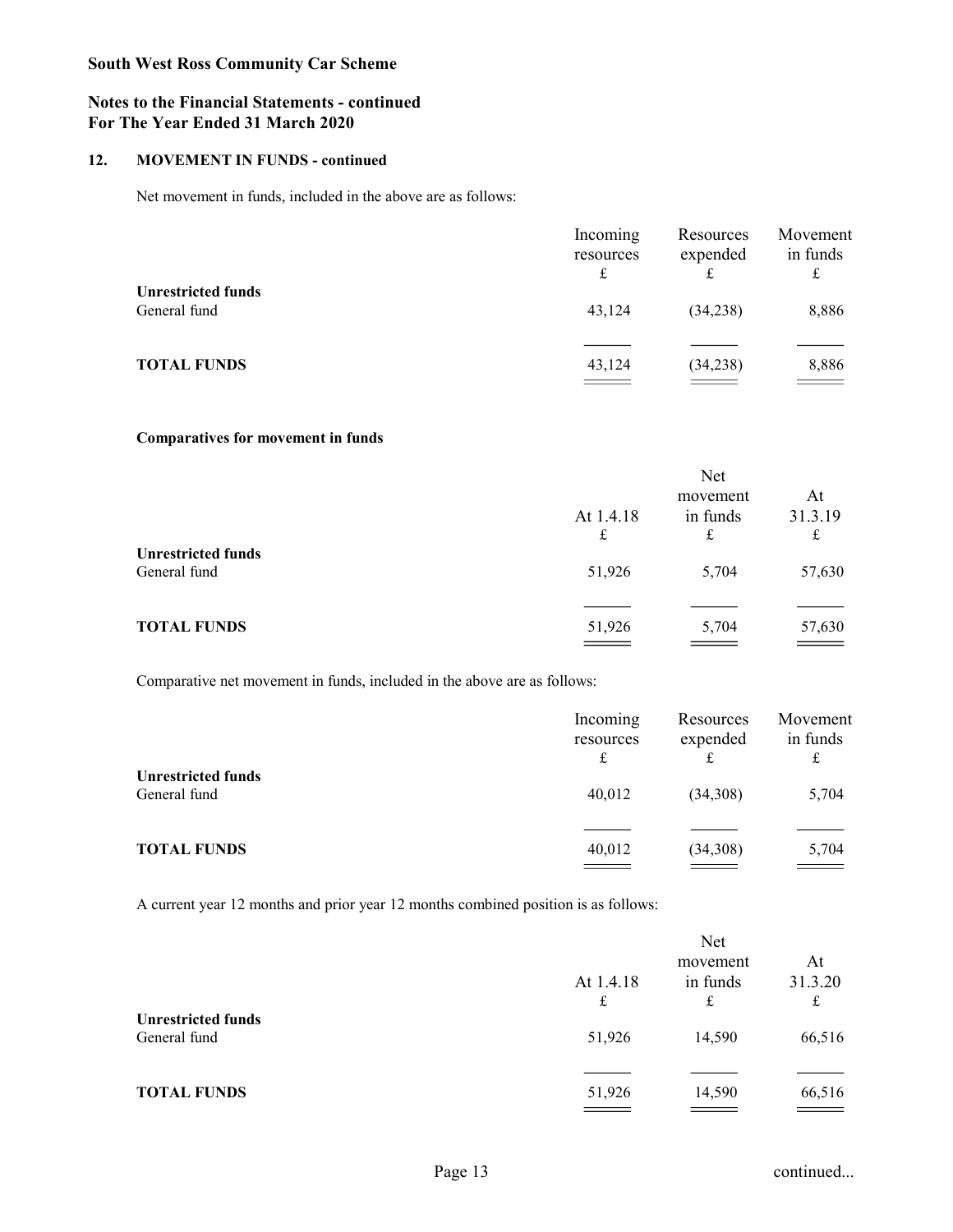# Notes to the Financial Statements - continued For The Year Ended 31 March 2020

12. South West Ross Community Car Scheme<br>12. Motes to the Financial Statements - continued<br>12. MOVEMENT IN FUNDS - continued<br>12. MOVEMENT IN FUNDS - continued<br>12. Movement in 1<br>12. Movement 12 months and prior year 12 mont follows:

|     | <b>South West Ross Community Car Scheme</b>                                                                                                                                                     |                                      |                                      |                                     |  |  |  |  |
|-----|-------------------------------------------------------------------------------------------------------------------------------------------------------------------------------------------------|--------------------------------------|--------------------------------------|-------------------------------------|--|--|--|--|
|     | <b>Notes to the Financial Statements - continued</b><br>For The Year Ended 31 March 2020                                                                                                        |                                      |                                      |                                     |  |  |  |  |
| 12. | <b>MOVEMENT IN FUNDS - continued</b>                                                                                                                                                            |                                      |                                      |                                     |  |  |  |  |
|     | A current year 12 months and prior year 12 months combined net movement in funds, included in the above are as<br>follows:                                                                      |                                      |                                      |                                     |  |  |  |  |
|     |                                                                                                                                                                                                 | Incoming<br>resources<br>$\mathbf f$ | Resources<br>expended<br>$\mathbf f$ | Movement<br>in funds<br>$\mathbf f$ |  |  |  |  |
|     | <b>Unrestricted funds</b><br>General fund                                                                                                                                                       | 83,136                               | (68, 546)                            | 14,590                              |  |  |  |  |
|     | <b>TOTAL FUNDS</b>                                                                                                                                                                              | 83,136<br>$\equiv$ $\equiv$ $\equiv$ | (68, 546)<br>$\qquad \qquad =$       | 14,590<br>$\qquad \qquad =$         |  |  |  |  |
|     |                                                                                                                                                                                                 |                                      |                                      |                                     |  |  |  |  |
| 13. | <b>RELATED PARTY DISCLOSURES</b>                                                                                                                                                                |                                      |                                      |                                     |  |  |  |  |
|     | There were no related party transactions for the year ended 31 March 2020.                                                                                                                      |                                      |                                      |                                     |  |  |  |  |
| 14. | <b>ULTIMATE CONTROLLING PARTY</b>                                                                                                                                                               |                                      |                                      |                                     |  |  |  |  |
|     | South West Ross community car scheme is a company limited by guarantee with no share capital. It is controlled by<br>its members in accordance with the Memorandum and Articles of Association. |                                      |                                      |                                     |  |  |  |  |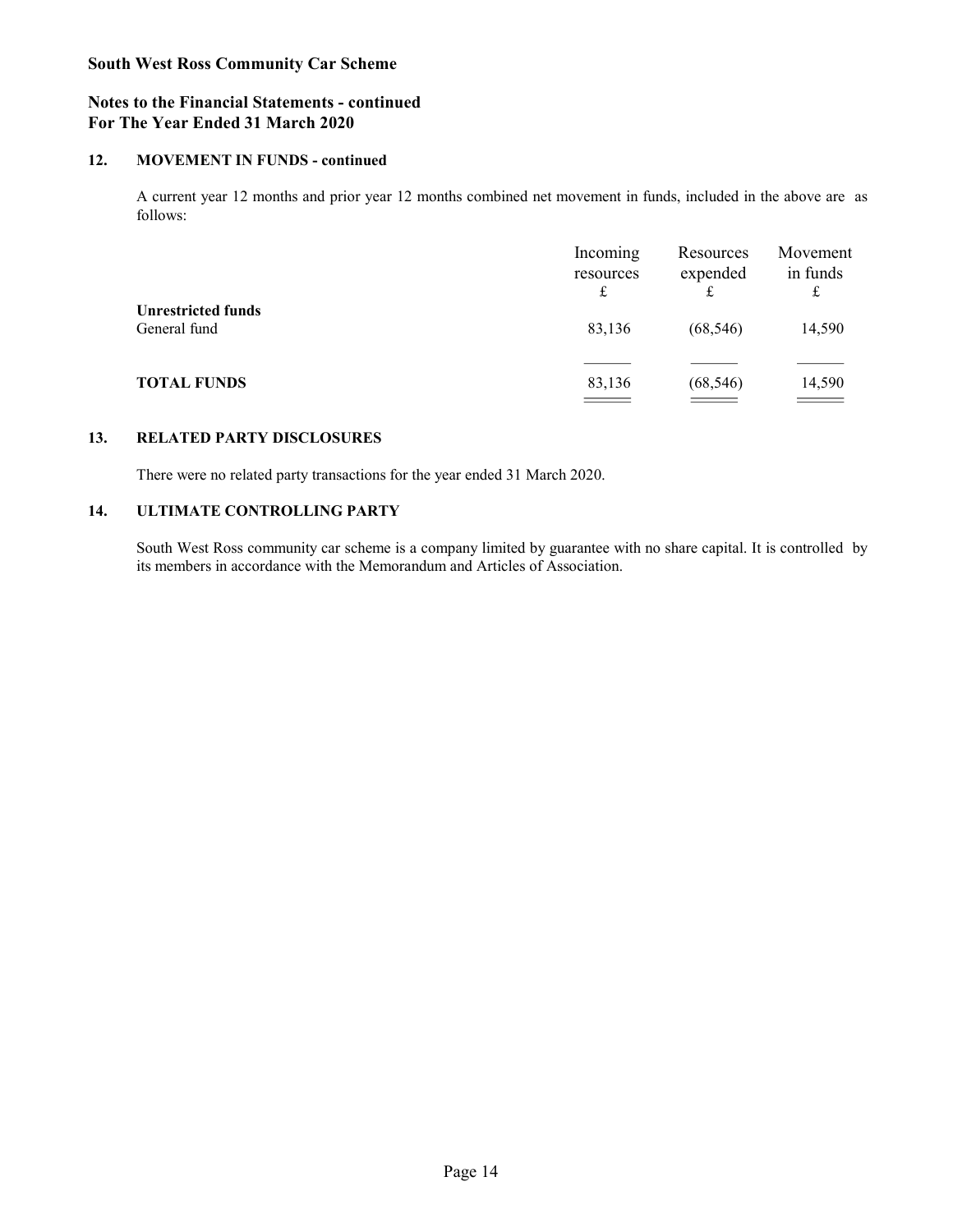# Detailed Statement of Financial Activities For The Year Ended 31 March 2020

| <b>South West Ross Community Car Scheme</b>                                                         |                      |                        |
|-----------------------------------------------------------------------------------------------------|----------------------|------------------------|
| <b>Detailed Statement of Financial Activities</b>                                                   |                      |                        |
| For The Year Ended 31 March 2020                                                                    |                      |                        |
|                                                                                                     | 31.3.20<br>$\pounds$ | 31.3.19<br>$\mathbf f$ |
|                                                                                                     |                      |                        |
| <b>INCOME AND ENDOWMENTS</b>                                                                        |                      |                        |
| <b>Donations and legacies</b>                                                                       |                      |                        |
| Donations                                                                                           | 391                  | 938                    |
| Other trading activities                                                                            | 402                  |                        |
| Fundraising events                                                                                  |                      | 1,054                  |
| <b>Investment income</b><br>Interest receivable - trading                                           | 516                  | 26                     |
|                                                                                                     |                      |                        |
| <b>Charitable activities</b><br>Recovered from users                                                | 2,191                | 2,060                  |
| Hospital run expenses recovered                                                                     | 8,745                | 7,707                  |
| Grants                                                                                              | 30,879               | 28,227                 |
|                                                                                                     | 41,815               | 37,994                 |
| <b>Total incoming resources</b>                                                                     | 43,124               | 40,012                 |
|                                                                                                     |                      |                        |
| <b>EXPENDITURE</b>                                                                                  |                      |                        |
| Raising donations and legacies                                                                      |                      |                        |
| Fund raising costs                                                                                  | 606                  | 100                    |
| <b>Charitable activities</b>                                                                        |                      |                        |
| Drivers expenses                                                                                    | 14,512               | 14,260                 |
| <b>Support costs</b>                                                                                |                      |                        |
| Management<br>Trustees' expenses                                                                    | 358                  | 928                    |
| Wages                                                                                               | 10,975               | 11,137                 |
| Pensions                                                                                            | 524                  | 500                    |
| Insurance                                                                                           | 588                  | 568                    |
| Telephone, broadband and software subscriptions<br>Postage, stationery, office expenses and website | 1,460<br>563         | 1,356<br>868           |
| Advertising                                                                                         | 190                  | 215                    |
| Sundries                                                                                            | 246                  | 592                    |
| Premises costs                                                                                      | 2,157                | 1,980                  |
| Administrators expenses                                                                             | 59                   | 284                    |
| Training                                                                                            | $\sim$<br>842        | 69<br>655              |
| Volunteer events and gifts<br>Membership subscriptions                                              | 55                   | 50                     |
| Carried forward                                                                                     | 18,017               | 19,202                 |